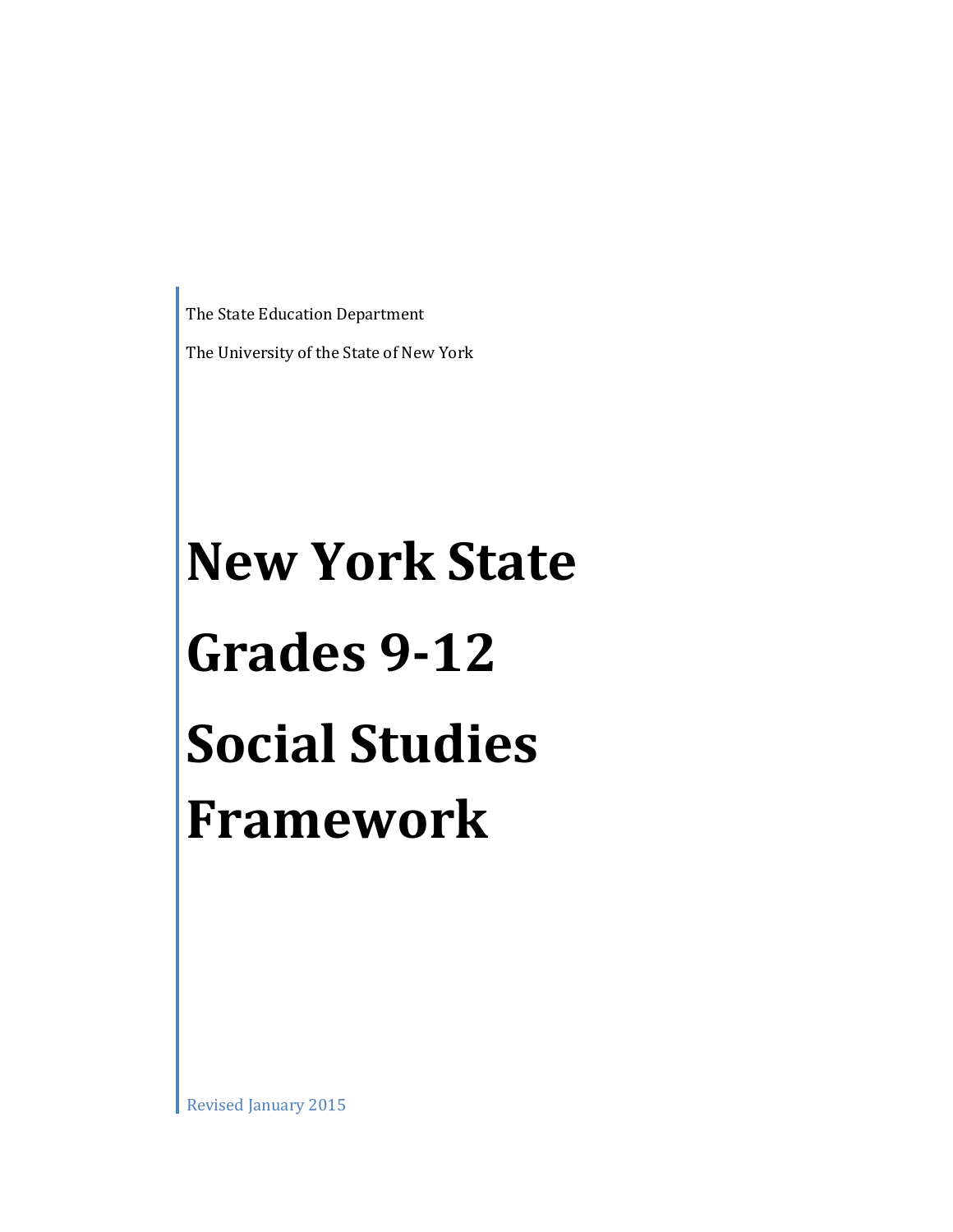### **Contents**

| Writing Standards for Literacy in History/Social Studies, Science and Technical Subjects 6  |  |
|---------------------------------------------------------------------------------------------|--|
|                                                                                             |  |
|                                                                                             |  |
|                                                                                             |  |
|                                                                                             |  |
|                                                                                             |  |
|                                                                                             |  |
|                                                                                             |  |
|                                                                                             |  |
|                                                                                             |  |
| Writing Standards for Literacy in History/Social Studies, Science, and Technical Subjects30 |  |
|                                                                                             |  |
|                                                                                             |  |
|                                                                                             |  |
|                                                                                             |  |
|                                                                                             |  |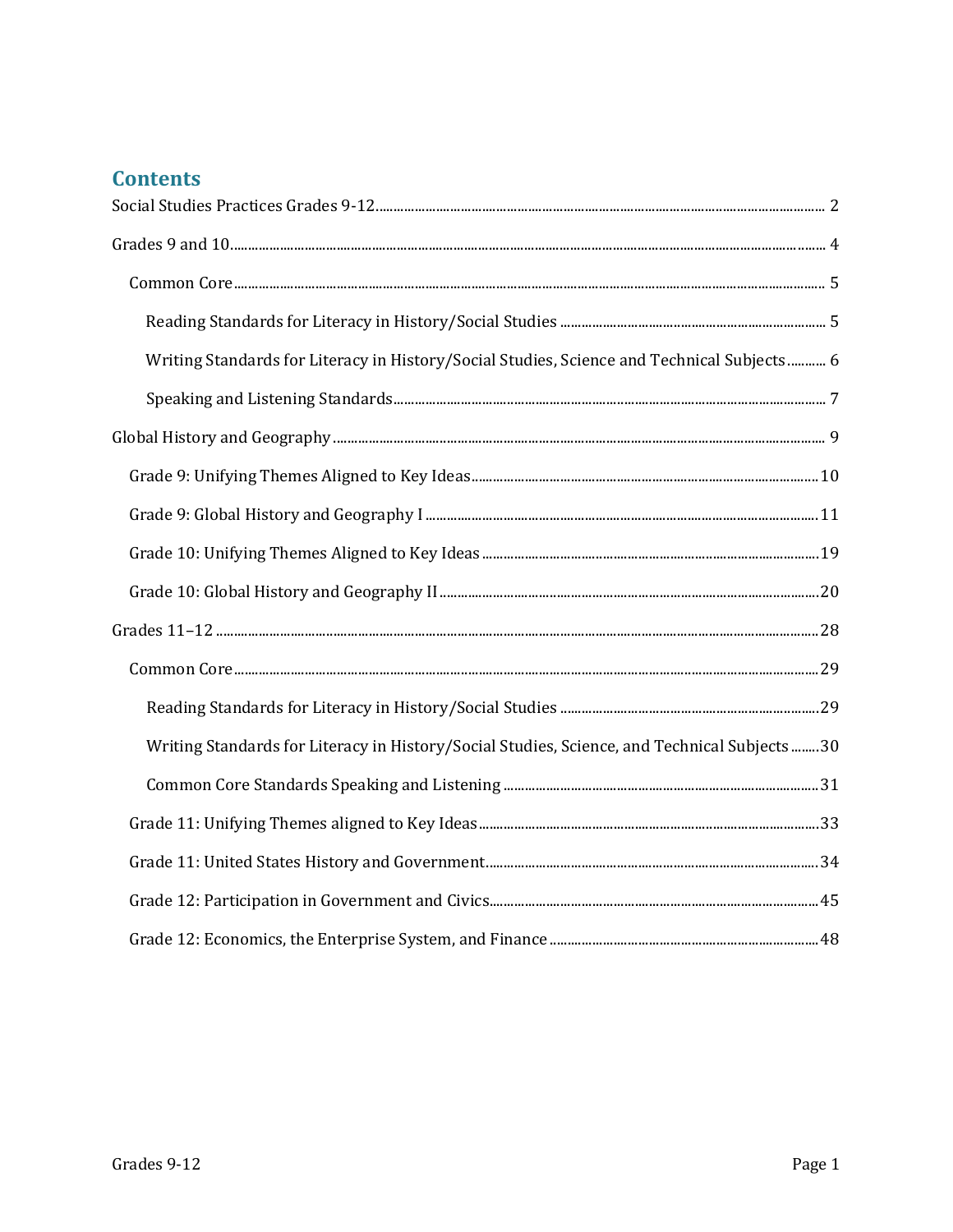### <span id="page-2-0"></span>**Social Studies Practices Grades 9-12**

### **A. Gathering, Interpreting, and Using Evidence**

- 1. Define and frame questions about events and the world in which we live, form hypotheses as potential answers to these questions, use evidence to answer these questions, and consider and analyze counter-hypotheses.
- 2. Identify, describe, and evaluate evidence about events from diverse sources (including written documents, works of art, photographs, charts and graphs, artifacts, oral traditions, and other primary and secondary sources).
- 3. Analyze evidence in terms of content, authorship, point of view, bias, purpose, format, and audience.
- 4. Describe, analyze, and evaluate arguments of others.
- 5. Make inferences and draw conclusions from evidence.
- 6. Deconstruct and construct plausible and persuasive arguments, using evidence.
- 7. Create meaningful and persuasive understandings of the past by fusing disparate and relevant evidence from primary and secondary sources and drawing connections to the present.

### **B. Chronological Reasoning and Causation**

- 1. Articulate how events are related chronologically to one another in time and explain the ways in which earlier ideas and events may influence subsequent ideas and events.
- 2. Identify causes and effects using examples from different time periods and courses of study across several grade levels.
- 3. Identify, analyze, and evaluate the relationship between multiple causes and effects
- 4. Distinguish between long-term and immediate causes and multiple effects (time, continuity, and change).
- 5. Recognize, analyze, and evaluate dynamics of historical continuity and change over periods of time and investigate factors that caused those changes over time.
- 6. Recognize that choice of specific periodizations favors or advantages one narrative, region, or group over another narrative, region, or group.
- 7. Relate patterns of continuity and change to larger historical processes and themes.
- 8. Describe, analyze, evaluate, and construct models of historical periodization that historians use to categorize events.

### **C. Comparison and Contextualization**

- 1. Identify similarities and differences between geographic regions across historical time periods, and relate differences in geography to different historical events and outcomes.
- 2. Identify, compare, and evaluate multiple perspectives on a given historical experience.
- 3. Identify and compare similarities and differences between historical developments over time and in different geographical and cultural contexts.
- 4. Describe, compare, and evaluate multiple historical developments (within societies; across and between societies; in various chronological and geographical contexts).
- 5. Recognize the relationship between geography, economics, and history as a context for events and movements and as a matrix of time and place.
- 6. Connect historical developments to specific circumstances of time and place and to broader regional, national, or global processes and draw connections to the present (where appropriate).

### **D. Geographic Reasoning**

- 1. Ask geographic questions about where places are located, why their locations are important, and how their locations are related to the locations of other places and people.
- 2. Identify, describe, and evaluate the relationships between people, places, regions, and environments by using geographic tools to place them in a spatial context.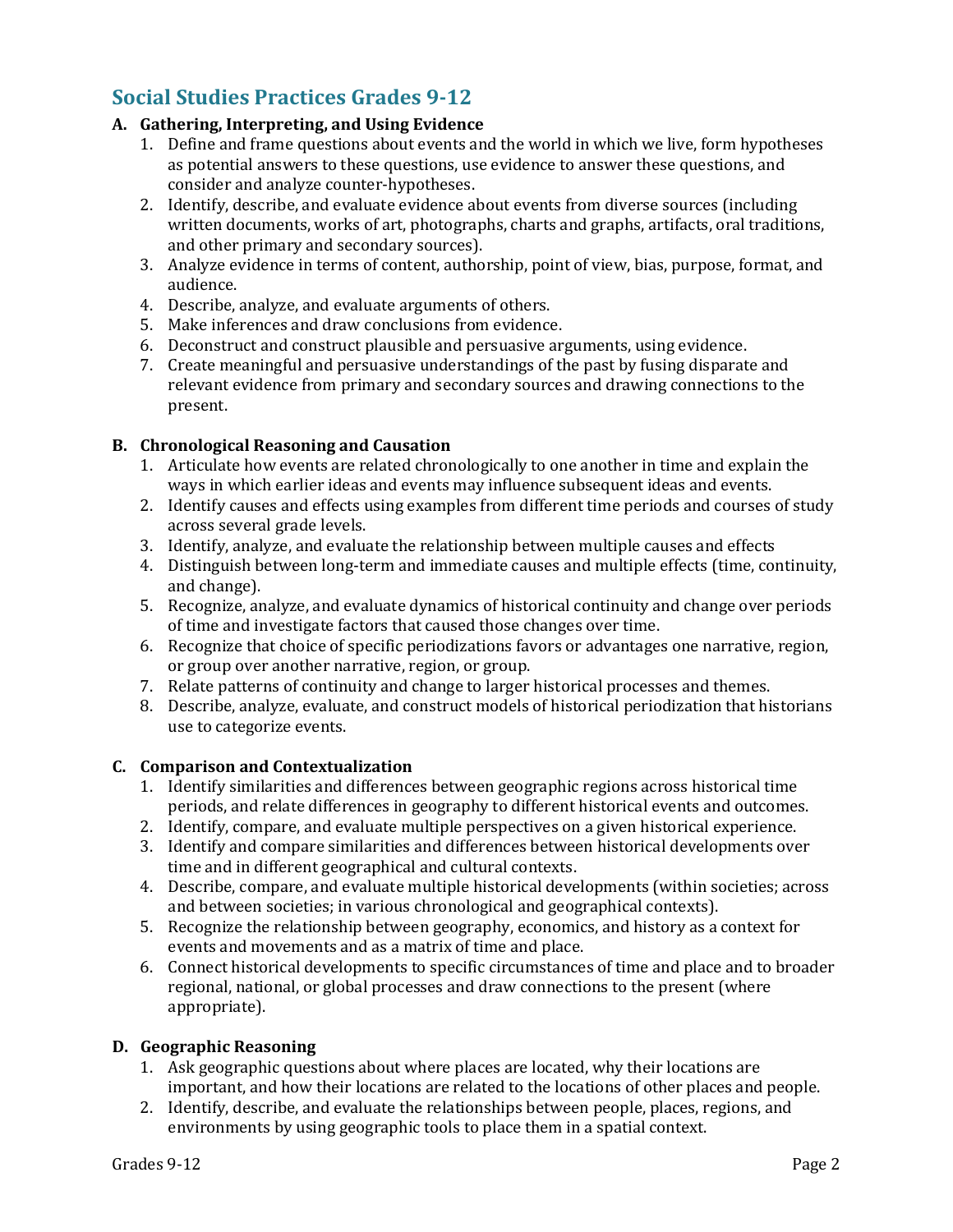- 3. Identify, analyze, and evaluate the relationship between the environment and human activities, how the physical environment is modified by human activities, and how human activities are also influenced by Earth's physical features and processes.
- 4. Recognize and interpret (at different scales) the relationships between patterns and processes.
- 5. Recognize and analyze how place and region influence the social, cultural, and economic characteristics of civilizations.
- 6. Characterize and analyze changing connections between places and regions.

### **E. Economics and Economics Systems**

- 1. Use marginal benefits and marginal costs to construct an argument for or against an approach or solution to an economic issue.
- 2. Analyze the ways in which incentives influence what is produced and distributed in a market system.
- 3. Evaluate the extent to which competition between sellers and between buyers exists in specific markets.
- 4. Describe concepts of property rights and rule of law as they apply to a market economy.
- 5. Use economic indicators to analyze the current and future state of the economy.
- 6. Analyze government economic policies and the effects on the national and global economy.

### **F. Civic Participation**

- 1. Demonstrate respect for the rights of others in discussions and classroom debates; respectfully disagree with other viewpoints and provide evidence for a counter-argument.
- 2. Participate in activities that focus on a classroom, school, community, state, or national issue or problem.
- 3. Explain differing philosophies of social and political participation and the role of the individual leading to group-driven philosophies.
- 4. Identify, describe, and contrast the roles of the individual in opportunities for social and political participation in different societies.
- 5. Participate in persuading, debating, negotiating, and compromising in the resolution of conflicts and differences.
- 6. Identify situations in which social actions are required and determine an appropriate course of action.
- 7. Work to influence those in positions of power to strive for extensions of freedom, social justice, and human rights.
- 8. Fulfill social and political responsibilities associated with citizenship in a democratic society and interdependent global community by developing awareness of and/or engaging in the political process.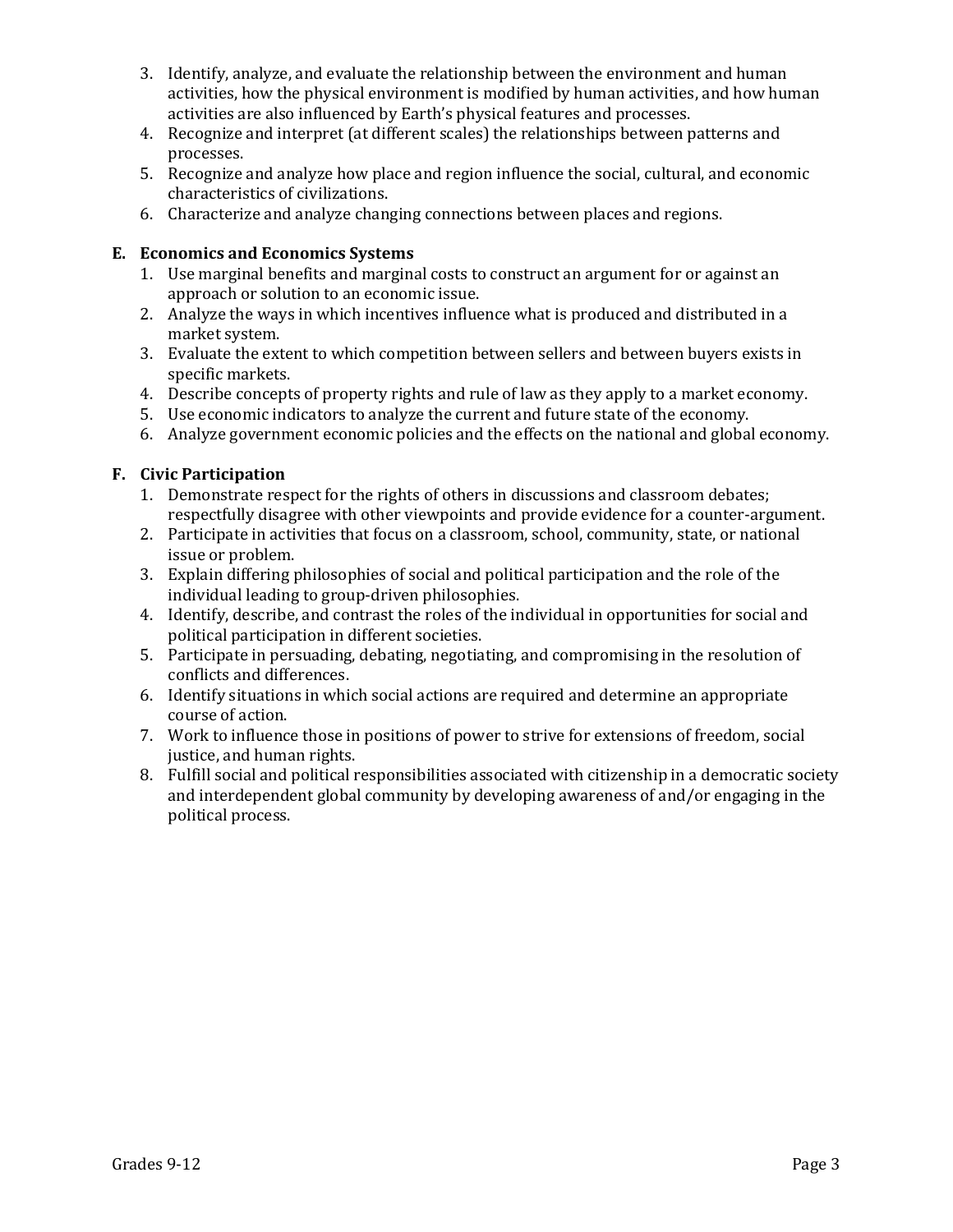## <span id="page-4-0"></span>**Grades 9 and 10**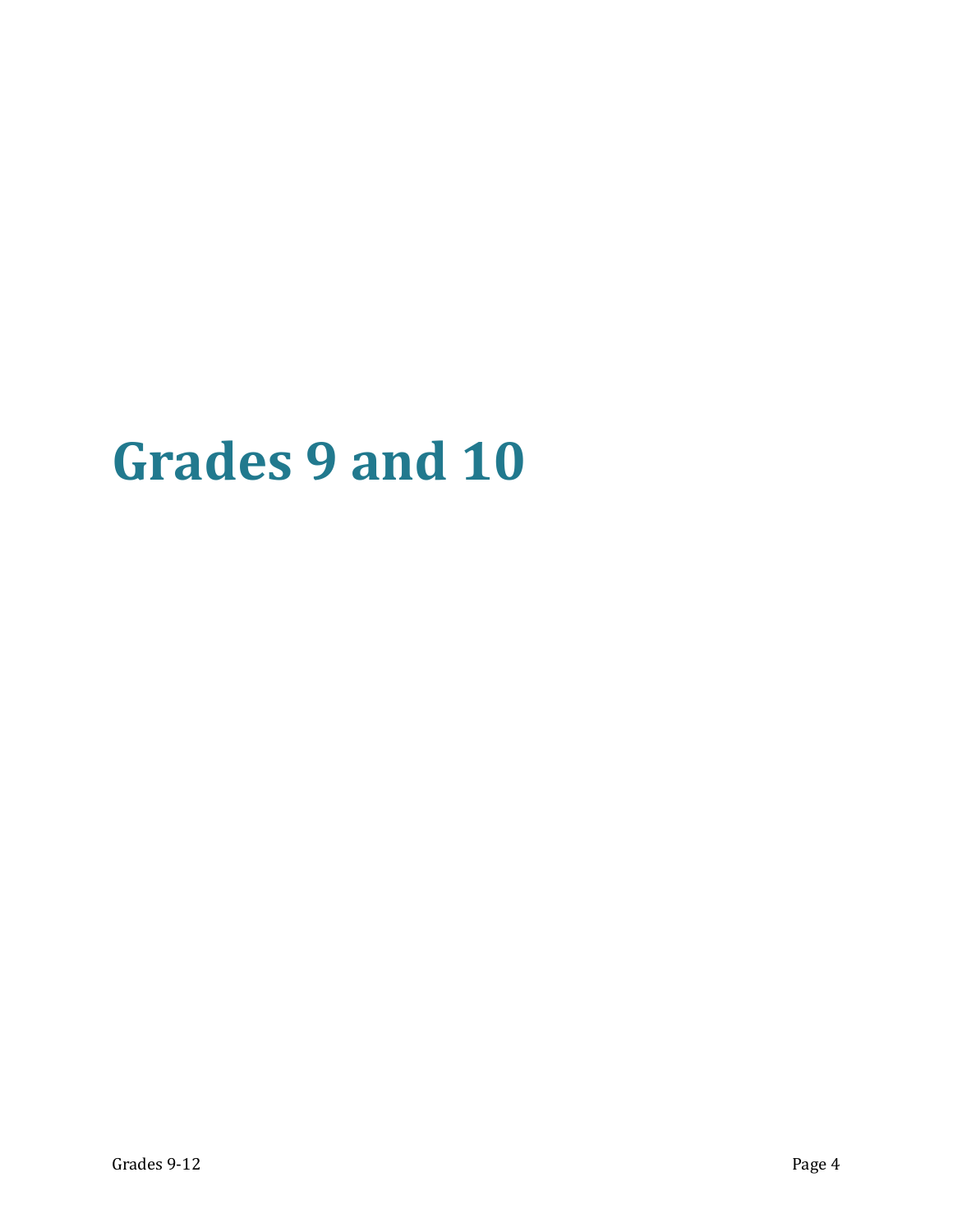### <span id="page-5-0"></span>**Common Core**

### <span id="page-5-1"></span>**Reading Standards for Literacy in History/Social Studies**

### **Key Ideas and Details**

- 1. Cite specific textual evidence to support analysis of primary and secondary sources, attending to such features as the date and origin of the information.
- 2. Determine the central ideas or information of a primary or secondary source; provide an accurate summary of how key events or ideas develop over the course of the text.
- 3. Analyze in detail a series of events described in a text; determine whether earlier events caused later ones or simply preceded them.

### **Craft and Structure**

- 4. Determine the meanings of words and phrases as they are used in a text, including vocabulary describing political, social, or economic aspects of history/social studies.
- 5. Analyze how a text uses structure to emphasize key points or advance an explanation or analysis.
- 6. Compare the points of view of two or more authors in their treatments of the same or similar topics, including which details they include and emphasize in their respective accounts.

### **Integration of Knowledge and Ideas**

- 7. Integrate quantitative or technical analysis (e.g., charts, research data) with qualitative analysis in print or digital text.
- 8. Assess the extent to which the reasoning and evidence in a text support the author's claims.
- 9. Compare and contrast treatments of the same topic in several primary and secondary sources.

### **Range of Reading and Level of Text Complexity**

10. By the end of grade 10, read and comprehend history/social studies texts in the grades 9-10 text complexity band independently and proficiently.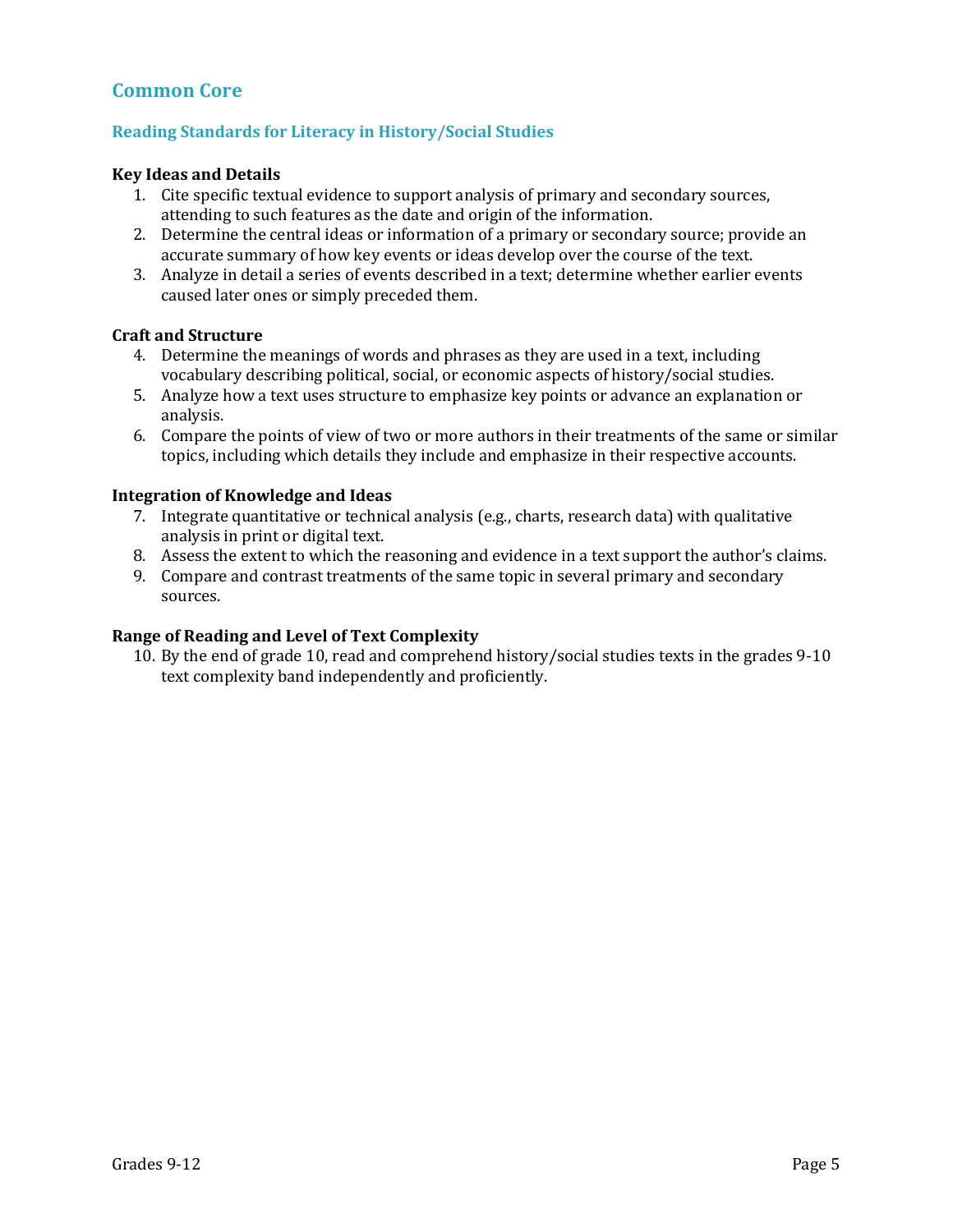### <span id="page-6-0"></span>**Writing Standards for Literacy in History/Social Studies, Science and Technical Subjects**

### **Text Types and Purposes**

- 1. Write arguments focused on discipline-specific content.
	- a. Introduce precise claim(s), distinguish the claim(s) from alternate or opposing claims, and create an organization that establishes clear relationships between the claims(s), counterclaims, reasons, and evidence.
	- b. Develop claim(s) and counterclaims fairly, supplying data and evidence for each while pointing out the strengths and limitations of both claim(s) and counterclaims in a discipline-appropriate form, and in a manner that anticipates the audience's knowledge level and concerns.
	- c. Use words, phrases, and clauses to link the major sections of the text, create cohesion, and clarify relationships between claim(s) and reasons, between reasons and evidence, and between claim(s) and counterclaims.
	- d. Establish and maintain a formal style and objective tone while attending to the norms and conventions of the discipline in which the work is written.
	- e. Provide a concluding statement or section that follows from or supports the argument presented.
- 2. Write informative/explanatory texts, including the narration of historical events or technical processes.
	- a. Introduce a topic and organize ideas, concepts, and information to make important connections and distinctions; include formatting (e.g., headings), graphics (e.g., figures, tables), and multimedia, when useful to aiding comparison.
	- b. Develop the topic with well-chosen, relevant, and sufficient facts, extended definitions, concrete details, quotations, or other information and examples appropriate to the audience's knowledge of the topic.
	- c. Use varied transitions and sentence structures to link the major sections of the text, create cohesion, and clarify the relationships between ideas and concepts.
	- d. Use precise language and domain-specific vocabulary to manage the complexity of the topic and convey a style appropriate to the discipline and context as well as to the expertise of likely readers.
	- e. Establish and maintain a formal style and objective tone while attending to the norms and conventions of the discipline in which they are writing.
	- f. Provide a concluding statement or section that follows from and supports the information or explanation presented (e.g., articulating implications or the significance of the topic).
- 3. (See note<sup>[∗](#page-6-1)</sup>: not applicable as a separate requirement)

### **Production and Distribution of Writing**

- 4. Produce clear and coherent writing in which the development, organization, and style are appropriate to task, purpose, and audience.
- 5. Develop and strengthen writing as needed by planning, revising, editing, rewriting, or trying a new approach, focusing on addressing what is most significant for a specific purpose and audience.

 $\overline{\phantom{a}}$ 

<span id="page-6-1"></span><sup>∗</sup> Students' narrative skills continue to grow in these grades. The Standards require that students be able to incorporate narrative elements effectively into arguments and informative/explanatory texts. In history/social studies, students must be able to incorporate narrative accounts into their analyses of individuals or events of historical importance.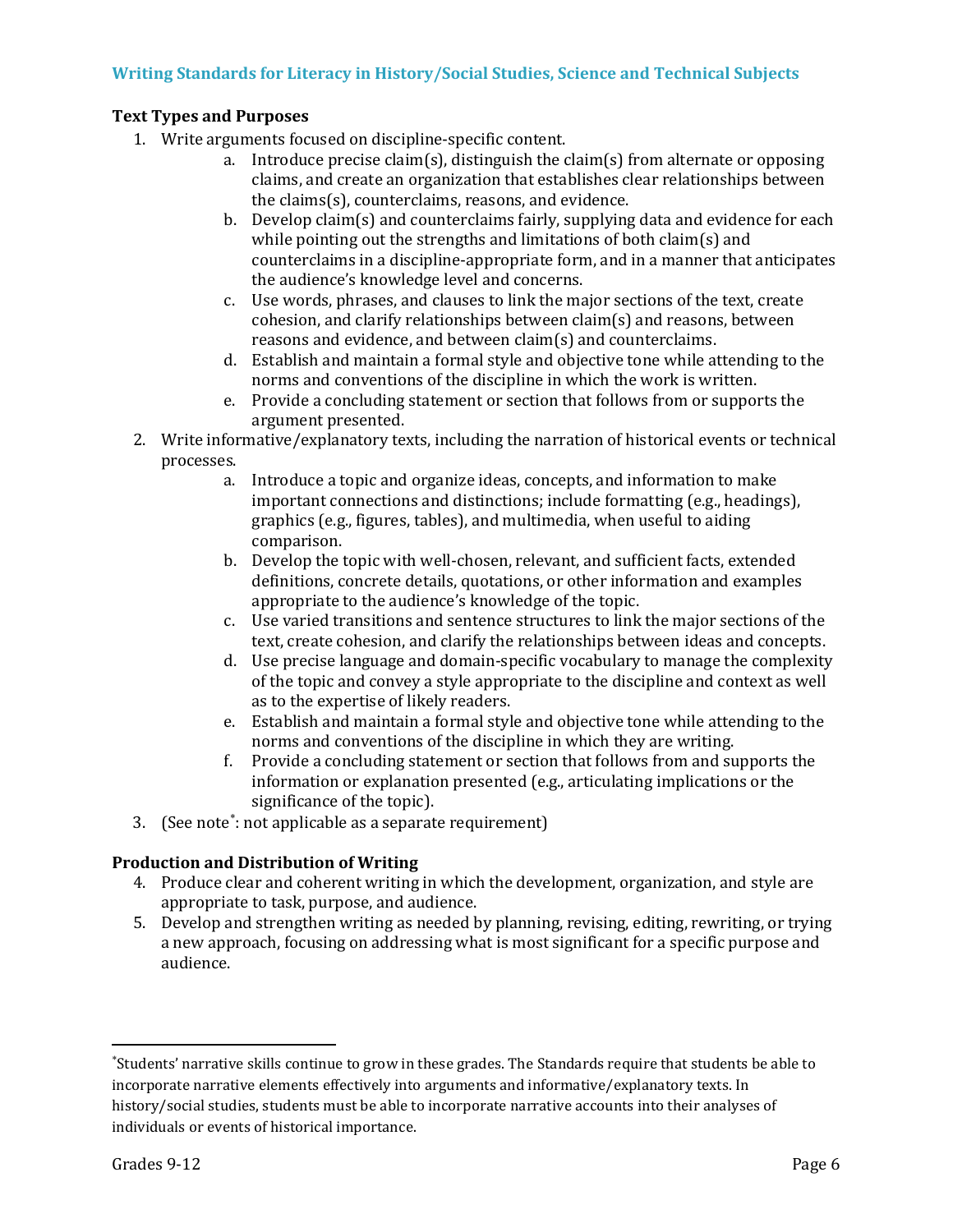6. Use technology, including the Internet, to produce, publish, and update individual or shared writing products, taking advantage of technology's capacity to link to other information and to display information flexibly and dynamically.

### **Research to Build and Present Knowledge**

- 7. Conduct short as well as more sustained research projects to answer a question (including a self-generated question) or solve a problem; narrow or broaden the inquiry when appropriate; synthesize multiple sources on the subject, demonstrating understanding of the subject under investigation.
- 8. Gather relevant information from multiple authoritative print and digital sources, using advanced searches effectively; assess the usefulness of each source in answering the research question; integrate information into the text selectively to maintain the flow of ideas, avoiding plagiarism and following a standard format for citation.
- 9. Draw evidence from informational texts to support analysis, reflection, and research.

### **Range of Writing**

10. Write routinely over extended time frames (time for reflection and revision) and shorter time frames (a single sitting or a day or two) for a range of discipline-specific tasks, purposes, and audiences.

### <span id="page-7-0"></span>**Speaking and Listening Standards**

### **Comprehension and Collaboration**

- 1. Initiate and participate effectively in a range of collaborative discussions (one-on-one, in groups, and teacher-led) with diverse partners on grades 9-10 topics, texts, and issues, building on others' ideas and expressing their own clearly and persuasively.
	- a. Come to discussions prepared, having read and researched material under study; explicitly draw on that preparation by referring to evidence from texts and other research on the topic or issue to stimulate a thoughtful, well-reasoned exchange of ideas.
	- b. Work with peers to set rules for collegial discussions and decision making (e.g., informal consensus, taking votes on key issues, and presentation of alternate views), clear goals and deadlines, and individual roles as needed.
	- c. Propel conversations by posing and responding to questions that relate the current discussion to broader themes or larger ideas; actively incorporate others into the discussion; clarify, verify, or challenge ideas and conclusions.
	- d. Respond thoughtfully to diverse perspectives, summarize points of agreement and disagreement, and, when warranted, qualify or justify their own views and understanding and make new connections in light of the evidence and reasoning presented.
	- e. Seek to understand other perspectives and cultures and communicate effectively with audiences of individuals from varied backgrounds.
- 2. Integrate multiple sources of information presented in diverse media or formats (e.g., visually, quantitatively, orally), evaluating the credibility and accuracy of each source.
- 3. Evaluate a speaker's point of view, reasoning, and use of evidence and rhetoric, identifying any fallacious reasoning or exaggerated or distorted evidence.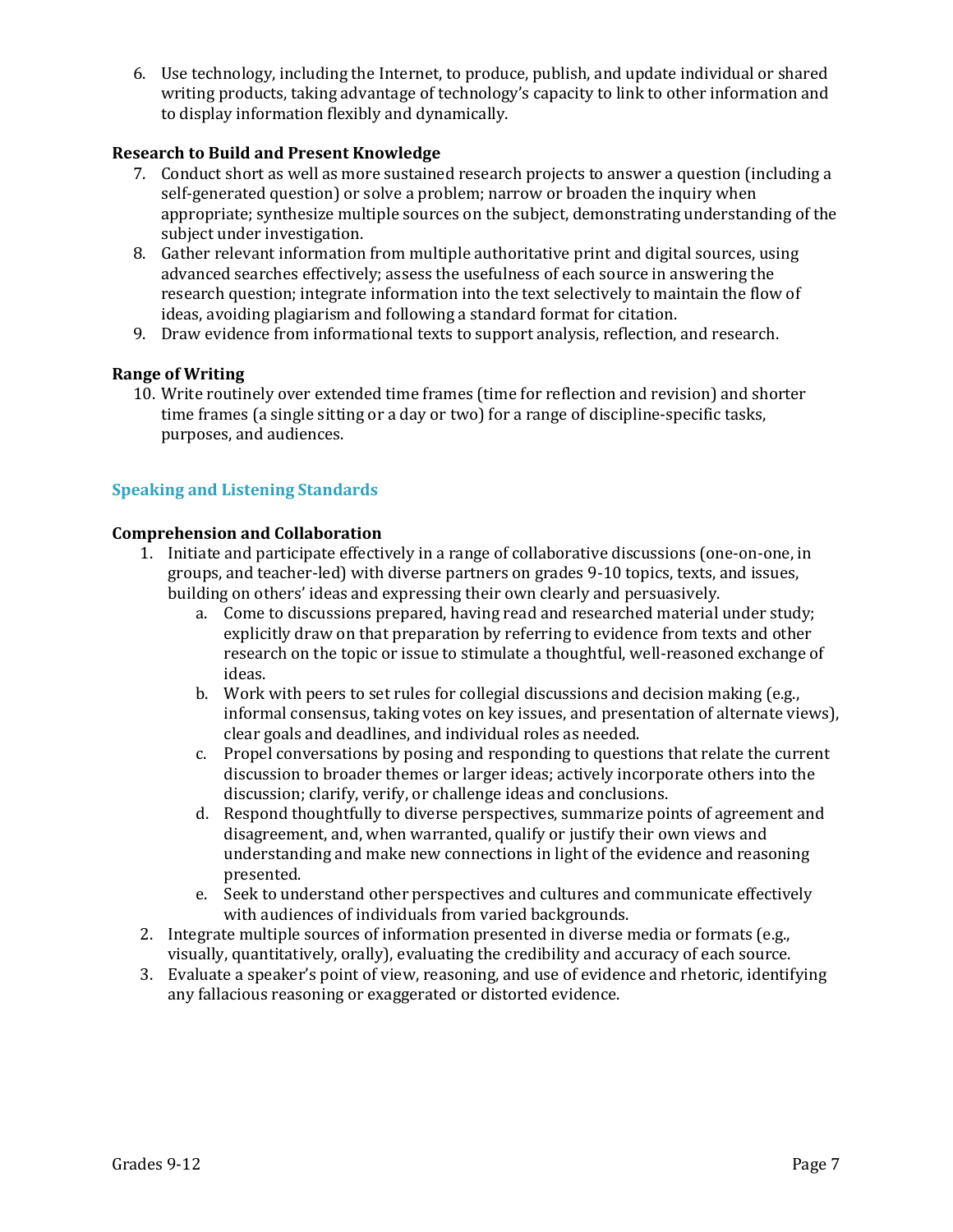### **Presentation of Knowledge and Ideas**

- 4. Present information, findings, and supporting evidence clearly, concisely, and logically such that listeners can follow the line of reasoning and the organization, development, substance, and style are appropriate to purpose, audience, and task.
- 5. Make strategic use of digital media (e.g., textual, graphical, audio, visual, and interactive elements) in presentations to enhance understanding of findings, reasoning, and evidence and to add interest.
- 6. Adapt speech to a variety of contexts and tasks, demonstrating a command of formal English when indicated or appropriate.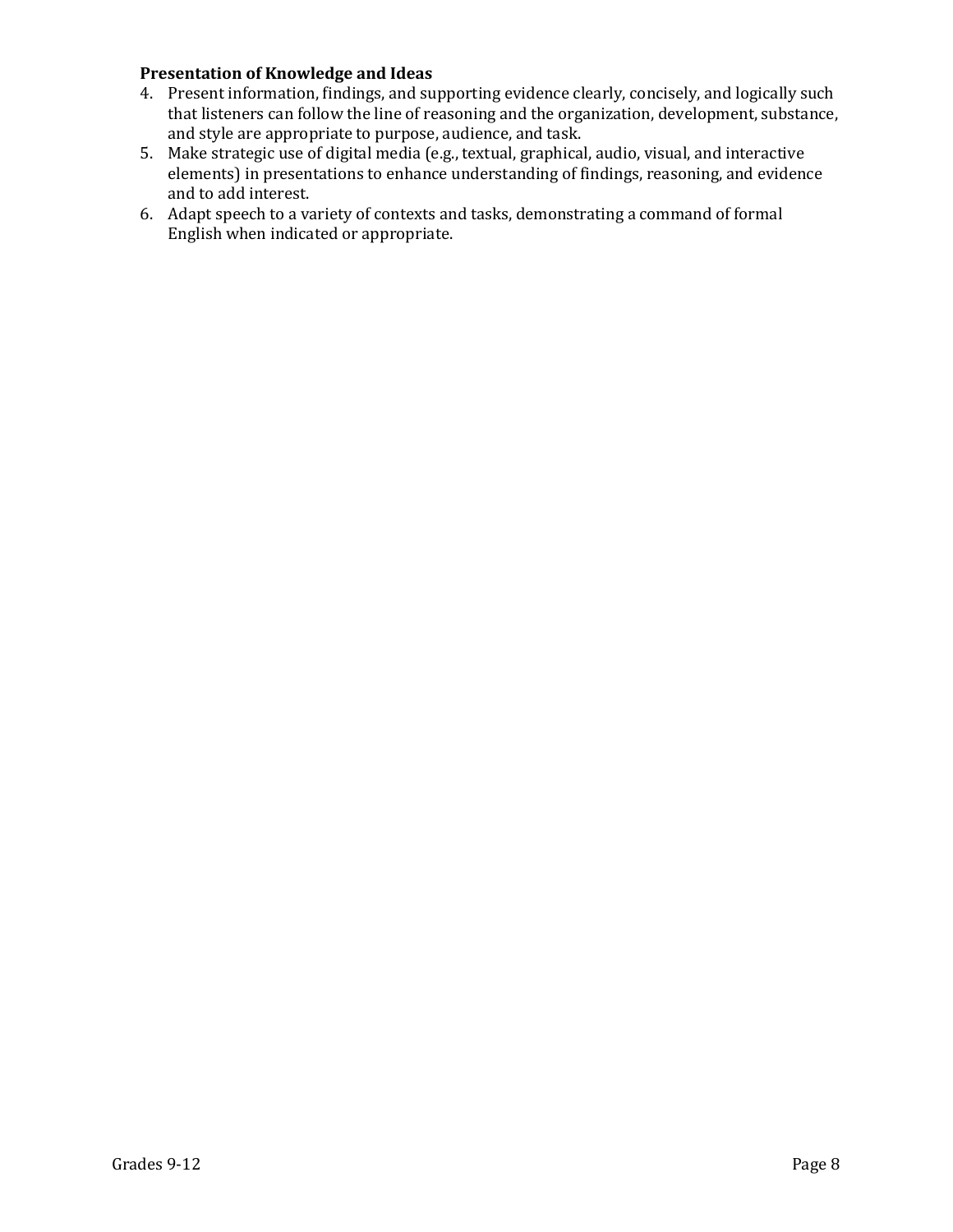### <span id="page-9-0"></span>**Global History and Geography**

In Grades 9 and 10 Social Studies, students will examine Global History and Geography. This twoyear sequence is arranged chronologically beginning with the Paleolithic Era and continuing through the present.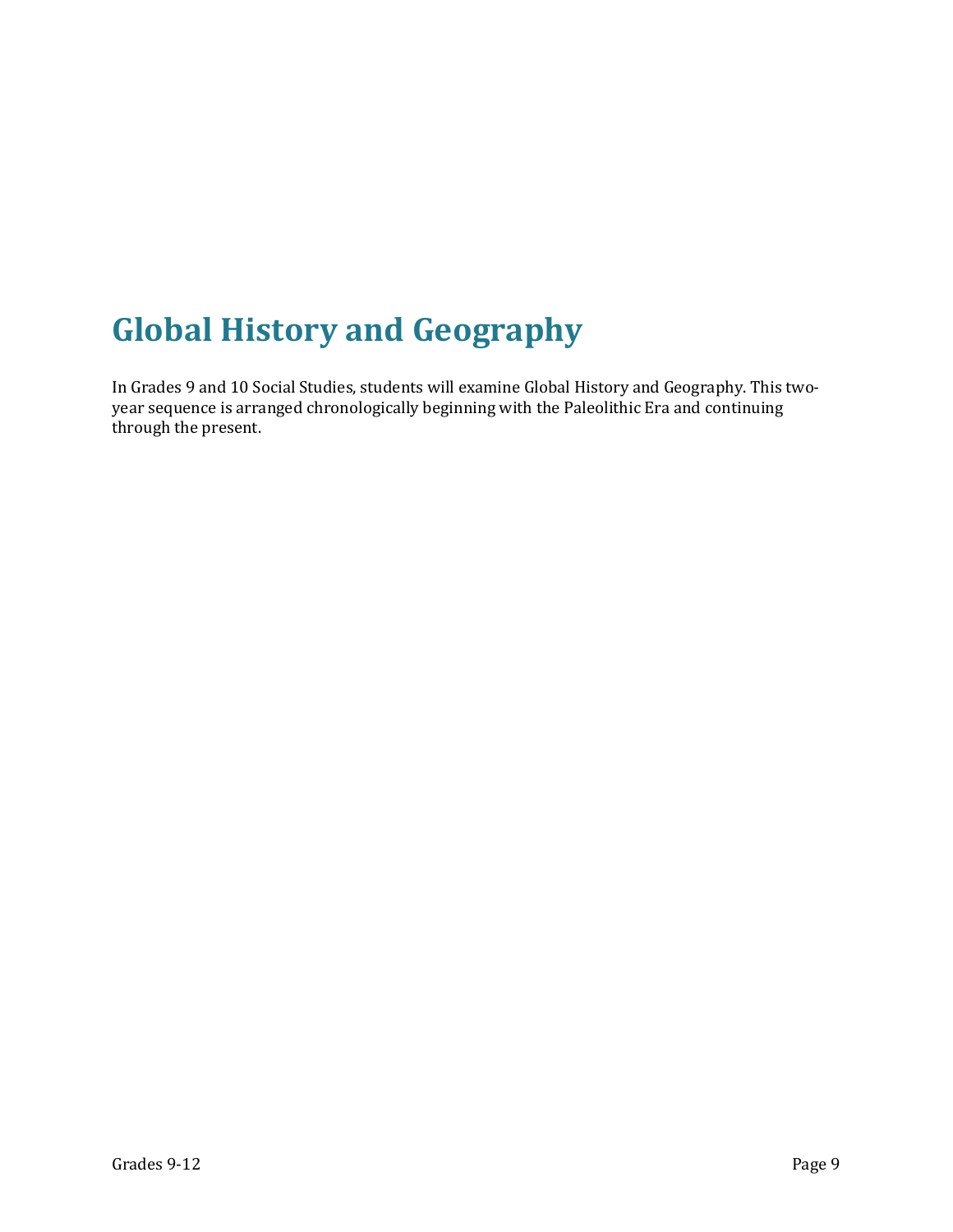### **Grade 9: Unifying Themes Aligned to Key Ideas**

<span id="page-10-0"></span>

|                |                                                                               | <b>Key</b><br>Ideas | 9.1 | 9.2 | 9.3 | 9.4 | 9.5 | 9.6 | 9.7 | 9.8 | 9.9 | 9.10 |
|----------------|-------------------------------------------------------------------------------|---------------------|-----|-----|-----|-----|-----|-----|-----|-----|-----|------|
|                | <b>Themes</b>                                                                 |                     |     |     |     |     |     |     |     |     |     |      |
| $\mathbf{1}$   | Individual<br>Development and<br>Cultural Identity<br>(ID)                    |                     |     |     |     |     |     |     |     |     |     |      |
| $\overline{2}$ | Development,<br>Movement, and<br>Interaction of<br>Cultures<br>(MOV)          |                     |     |     |     |     |     |     |     |     |     |      |
| 3              | Time, Continuity,<br>and Change<br>(TCC)                                      |                     |     |     |     |     |     |     |     |     |     |      |
| $\overline{4}$ | Geography,<br>Humans, and the<br>Environment<br>(GEO)                         |                     |     |     |     |     |     |     |     |     |     |      |
| 5              | Development and<br>Transformation<br>of Social<br>Structures<br>(SOC)         |                     |     |     |     |     |     |     |     |     |     |      |
| 6              | Power, Authority,<br>and Governance<br>(GOV)                                  |                     |     |     |     |     |     |     |     |     |     |      |
| $\tau$         | Civic Ideals and<br>Practices<br>(CIV)                                        |                     |     |     |     |     |     |     |     |     |     |      |
| 8              | Creation,<br>Expansion, and<br>Interaction of<br>Economic<br>Systems<br>(ECO) |                     |     |     |     |     |     |     |     |     |     |      |
| 9              | Science,<br>Technology, and<br>Innovation<br>(TECH)                           |                     |     |     |     |     |     |     |     |     |     |      |
| 10             | Global<br>Connections and<br>Exchange<br>(EXCH)                               |                     |     |     |     |     |     |     |     |     |     |      |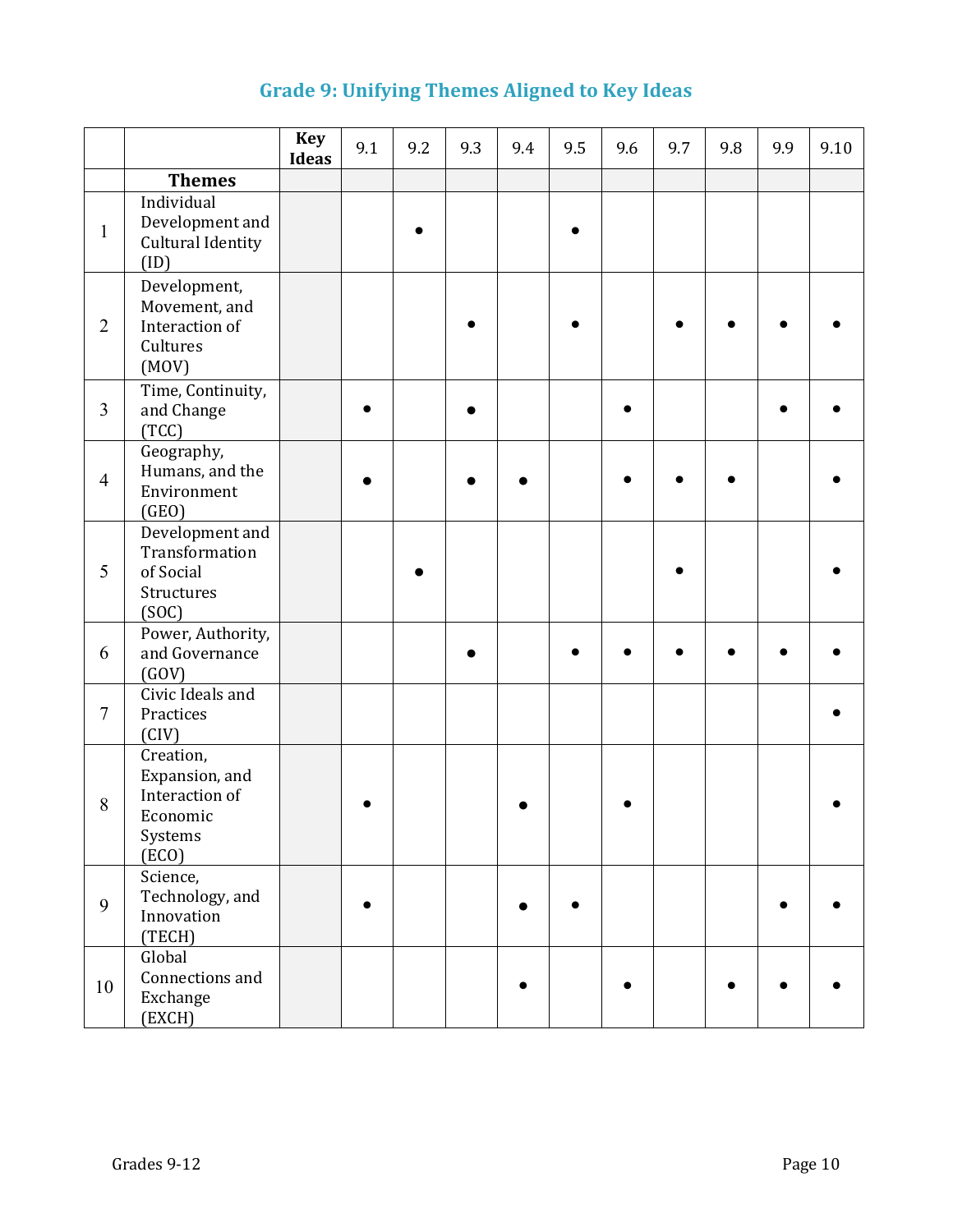### <span id="page-11-0"></span>**Grade 9: Global History and Geography I**

Grade 9 begins with the Paleolithic Era and the development of the first civilizations, continues with an examination of classical societies, and traces the expansion of trade networks and their global impact. The course emphasizes the key themes of interactions over time, shifts in political power, and the role of belief systems.

The first three Key Ideas review content from Grade 6 and will not require as much instructional time as other Key Ideas. Other Key Ideas may require additional instructional time such as 9.5 Political Powers and Achievements, 9.9 Transformation of Western Europe and Russia and 9.10 Interactions and Disruptions.

While the course emphasizes the importance of historical and spatial thinking, all of the social studies practices and standards are included in the study of global history and geography.

### **The First Civilizations, ca. 10,000 B.C.E. – ca. 630 C.E.**

**9.1 DEVELOPMENT OF CIVILIZATION: The development of agriculture enabled the rise of the first civilizations, located primarily along river valleys; these complex societies were influenced by geographic conditions, and shared a number of defining political, social, and economic characteristics.**

**(Standards: 2, 3, 4; Themes: TCC, GEO, ECO, TECH)**

9.1a The Paleolithic Era was characterized by non-sedentary hunting and gathering lifestyles, whereas the Neolithic Era was characterized by a turn to agriculture, herding, and semisedentary lifestyles.

 $\triangleright$  Students will analyze the political, social, and economic differences in human lives before and after the Neolithic Revolution, including the shift in roles of men and women.

9.1b Complex societies and civilizations adapted to and modified their environment to meet the needs of their population.

 $\triangleright$  Students will explore how the Mesopotamian, Shang, and Indus River valley civilizations adapted to and modified their environments to meet their need for food, clothing, and shelter.

9.1c Complex societies and civilizations shared common characteristics of religion, job specialization, cities, government, language/writing systems, technology, and social hierarchy, and they made unique contributions.

 $\triangleright$  Students will explore the Mesopotamian, Shang, and Indus River valley civilizations by examining archaeological and historical evidence to compare and contrast characteristics and note their unique contributions.

**9.2 BELIEF SYSTEMS: RISE AND IMPACT: The emergence and spread of belief systems influenced and shaped the development of cultures, as well as their traditions and identities. Important similarities and differences between these belief systems are found in their core beliefs, ethical codes, practices, and social relationships. (Standards: 2, 3; Themes: ID, SOC)**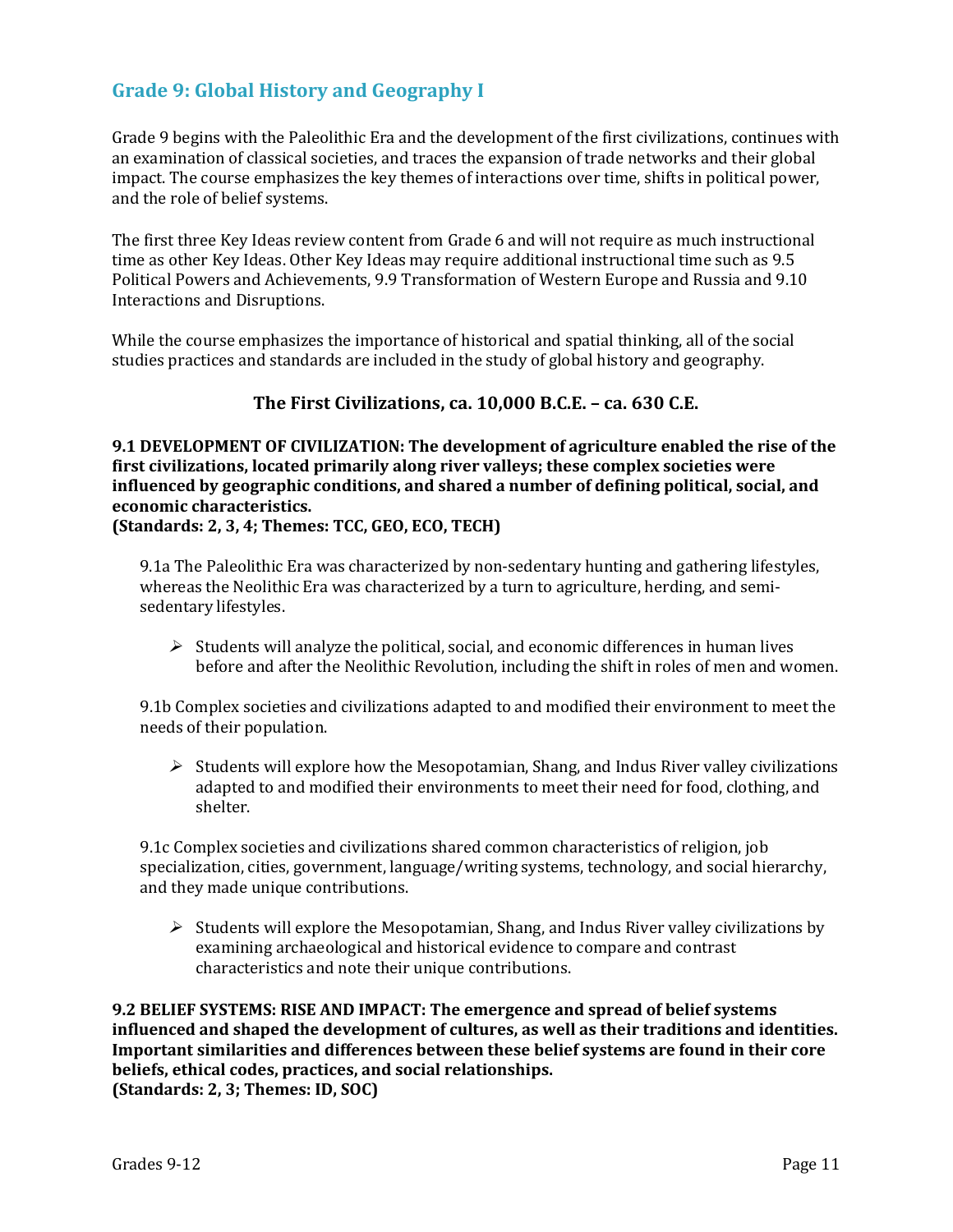9.2a Belief systems developed beliefs and practices to address questions of origin, the requirements to live a good life, and the nature of the afterlife.

 $\triangleright$  Students will identify the place of origin, compare and contrast the core beliefs and practices, and explore the sacred texts and ethical codes for Hinduism, Buddhism, Judaism, Christianity, Islam, Confucianism, and Daoism.

9.2b Belief systems were often used to unify groups of people, and affected social order and gender roles.

 $\triangleright$  Students will examine similarities and differences between Hinduism, Buddhism, Judaism, Christianity, Islam, and Confucianism regarding their effects on social order and gender roles.

### **Classical Societies, 600 B.C.E. – ca. 900 C.E.**

**9.3 CLASSICAL CIVILIZATIONS: EXPANSION, ACHIEVEMENT, DECLINE: Classical civilizations in Eurasia and Mesoamerica employed a variety of methods to expand and maintain control over vast territories. They developed lasting cultural achievements. Both internal and external forces led to the eventual decline of these empires. (Standards: 2, 3, 5; Themes: MOV, TCC, GEO, GOV, CIV)**

9.3a Geographic factors encouraged and hindered a state's/empire's expansion and interactions.

- $\triangleright$  Students will examine the locations and relative sizes of classical political entities (Greece, Gupta, Han, Maurya, Maya, Qin, Rome) noting the location and size of each in relation to the amount of power each held within a region.
- $\triangleright$  Students will investigate how geographic factors encouraged or hindered expansion and interactions within the Greek, Roman, and Mayan civilizations.

9.3b Empires used belief systems, systems of law, forms of government, military forces, and social hierarchies to consolidate and expand power.

 $\triangleright$  Students will compare and contrast how the Mauryan, Qin, and Roman civilizations consolidated and increased power.

9.3c A period of peace, prosperity, and cultural achievements can be designated as a Golden Age.

 $\triangleright$  Students will examine the achievements of Greece, Gupta, Han Dynasty, Maya, and Rome to determine if the civilizations experienced a Golden Age.

9.3d Political, socioeconomic, and environmental issues, external conflicts, and nomadic invasions led to the decline and fall of Classical empires.

 $\triangleright$  Students will compare and contrast the forces that led to the fall of the Han Dynasty, the Mayan civilization, and the Roman Empire.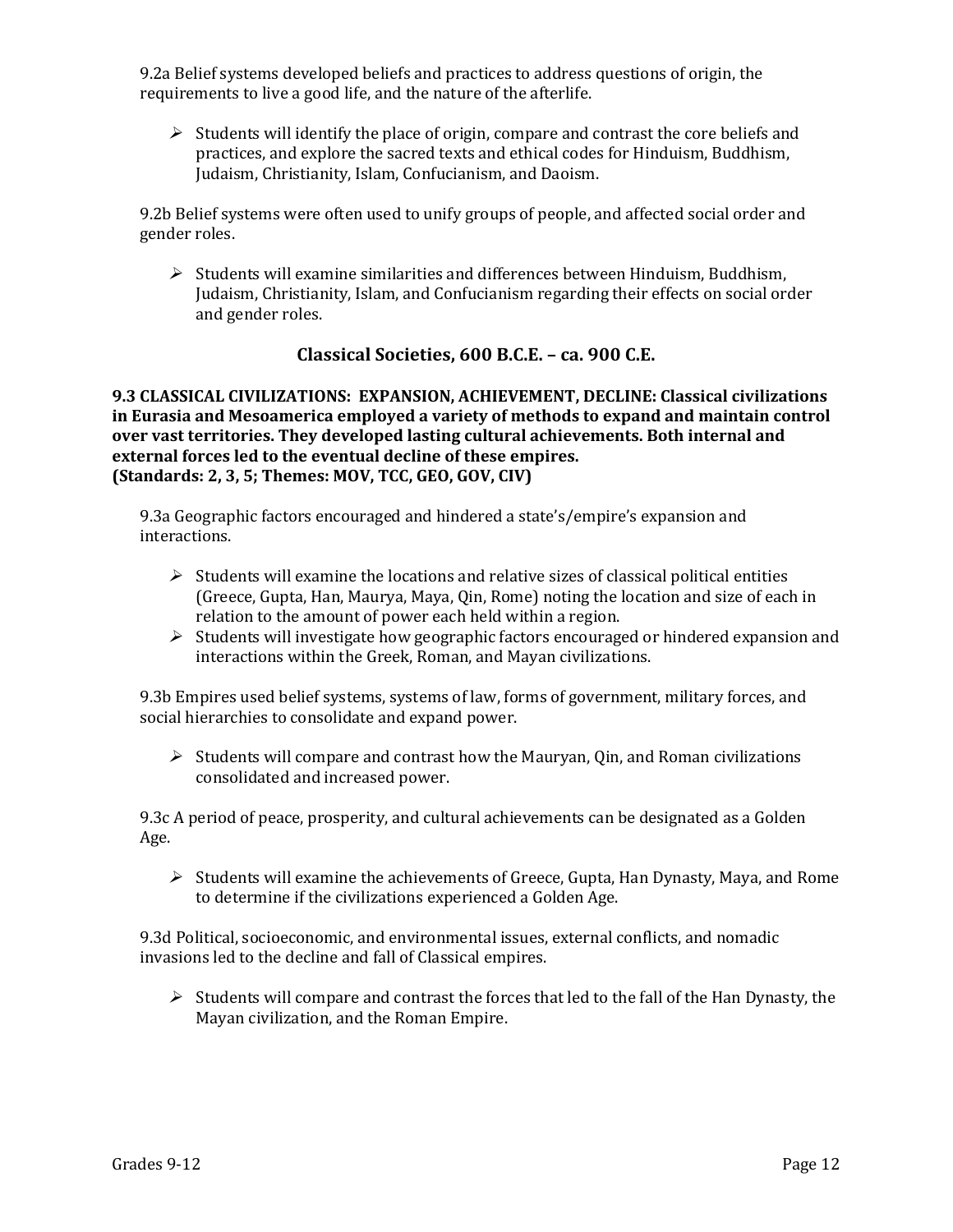**9.4 RISE OF TRANSREGIONAL TRADE NETWORKS: During the classical and postclassical eras, transregional trade networks emerged and/or expanded. These networks of exchange influenced the economic and political development of states and empires**. **(Standards: 2, 3, 4; Themes: ID, MOV, GEO, ECO, TECH, EXCH)**

9.4a Afro-Eurasian transregional trade networks grew across land and bodies of water.

 $\triangleright$  Students will identify the location of the transregional trade networks noting regional connections between the Indian Ocean complex, Mediterranean Sea complex, Silk Roads, and Trans-Saharan routes.

9.4b New technologies facilitated and improved interregional travel during this era by allowing people to traverse previously prohibitive physical landscapes and waterways.

 $\triangleright$  Students will examine the technologies that facilitated and improved interregional travel along the Indian Ocean and Trans-Saharan networks of exchange.

9.4c Interregional travelers, traders, missionaries, and nomads carried products and natural resources, and brought with them enslaved people and ideas that led to cultural diffusion.

- $\triangleright$  Students will identify and explain the importance of at least two key resources and/or products and/or luxury items vital to exchanges along the Indian Ocean complex, Mediterranean Sea complex, Silk Roads, and Trans-Saharan routes.
- $\triangleright$  Students will identify trade networks involved in the exchange of enslaved people and explore the nature of slavery during this time period.
- $\triangleright$  Students will examine the diffusion of religious ideas along the Indian Ocean complex, Silk Roads, and Trans-Saharan routes.
- $\triangleright$  Students will examine the travels of Zheng He, Ibn Battuta, and Marco Polo and the influence of their journeys.

9.4d Control of transregional trade and economic growth contributed to the emergence and expansion of political states.

 $\triangleright$  Students will examine the emergence and expansion of political states along the Mediterranean Sea complex (the Byzantine Empire and rise of the Ottoman Empire) and Trans-Saharan routes (Ghana and Mali).

### **9.5 POLITICAL POWERS AND ACHIEVEMENTS: New power arrangements emerged across Eurasia. Political states and empires employed a variety of techniques for expanding and maintaining control. Periods of relative stability allowed for significant cultural, technological, and scientific innovations. (Standards: 2, 3, 4, 5; Themes ID, MOV, GOV, CIV, TECH)**

9.5a Following the fall of the Roman Empire, divergent societies emerged in Europe.

- $\triangleright$  Students will examine the political, economic, and social institutions of feudal Western Europe and the Byzantine Empire, including the role of Justinian and Theodora during the Middle Ages.
- $\triangleright$  Students will compare and contrast the institutions in feudal Western Europe and the Byzantine Empire ca. 500 to ca. 1200.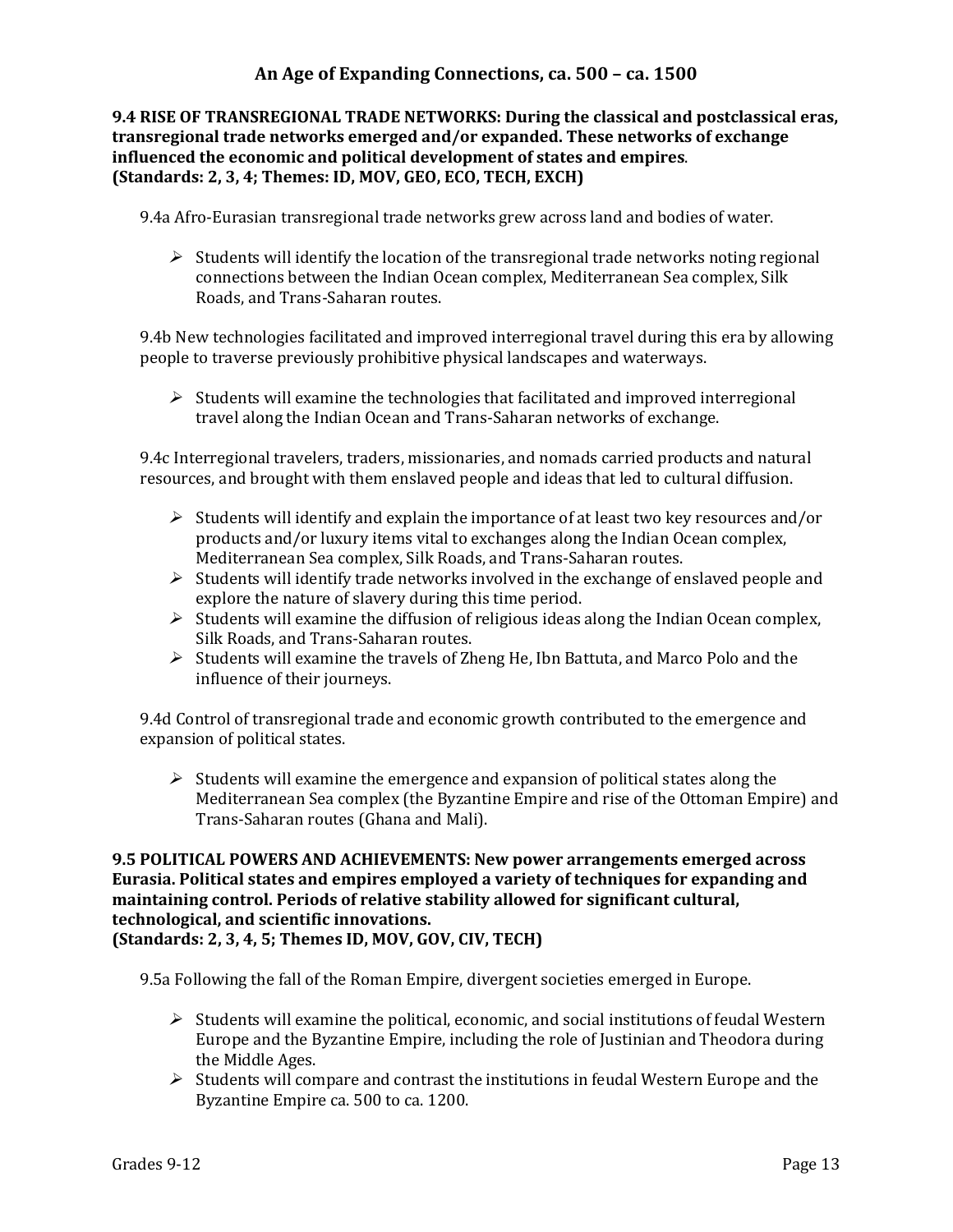9.5b Political states and empires employed a variety of techniques for expanding and maintaining control, and sometimes disrupted state-building in other regions.

- $\triangleright$  Students will examine the locations and relative sizes of postclassical states and empires at the heights of their power, including the Abbasid Caliphate, Byzantine Empire, Mongol Empire, and Song and Tang dynasties, noting relative position, power within their regions and the areas they influenced.
- $\triangleright$  Students will compare and contrast the empire-building processes of the Mongols and the Islamic caliphates, noting important disruptions in other regions.

9.5c Periods of stability and prosperity enabled cultural, technological, and scientific achievements and innovations that built on or blended with available knowledge, and often led to cultural diffusion.

- $\triangleright$  Students will compare and contrast the achievements and innovations of the Tang and Song dynasties with the Abbasid Caliphate.
- $\triangleright$  Students will explore the spread and evolution of technology and learning from East Asia to Western Europe via the Middle East (e.g., gunpowder, ship technology, navigation, printing, paper).
- $\triangleright$  Students will examine feudal Japan, tracing the previous arrival of elements of Chinese culture (e.g., Buddhism, writing, poetry, art) and how those elements were adopted in and adapted to Japanese society.

### **9.6 SOCIAL AND CULTURAL GROWTH AND CONFLICT: During the postclassical era, the growth of transregional empires and the use of trade networks influenced religions and spread disease. These cross-cultural interactions also led to conflict and affected demographic development.**

### **(Standards: 2, 3, 4; Themes: TCC, GEO, GOV, ECO, EXCH)**

9.6a Internal tensions and challenges grew as disputes over authority and power arose between and among religious and political leaders.

- $\triangleright$  Students will investigate the divisions within Islam (Sunni-Shia) and the Great Schism between Roman Catholic Christianity and Orthodox Christianity and their impacts.
- $\triangleright$  Students will investigate the Crusades and the Delhi Sultanate from multiple perspectives.
- $\triangleright$  Students will examine the development of Sikhism in South Asia during this time period.

9.6b Networks of exchange facilitated the spread of disease, which affected social, cultural, economic, and demographic development.

- $\triangleright$  Students will map the spread of the Black Death (Bubonic Plague) as it was carried westward from Asia to Africa and Europe.
- $\triangleright$  Students will evaluate the effects of the Black Death on these regions.

### **Global Interactions, ca. 1400 – 1750**

**9.7 THE OTTOMAN EMPIRE AND THE MING DYNASTY PRE-1600: Islam, Neo-Confucianism, and Christianity each influenced the development of regions and shaped key centers of power in the world between 1368 and 1683. The Ottoman Empire and the Ming Dynasty were two powerful states, each with a view of itself and its place in the world. (Standards: 2, 3, 4, 5; Themes: ID, MOV, GEO, SOC, GOV, EXCH)**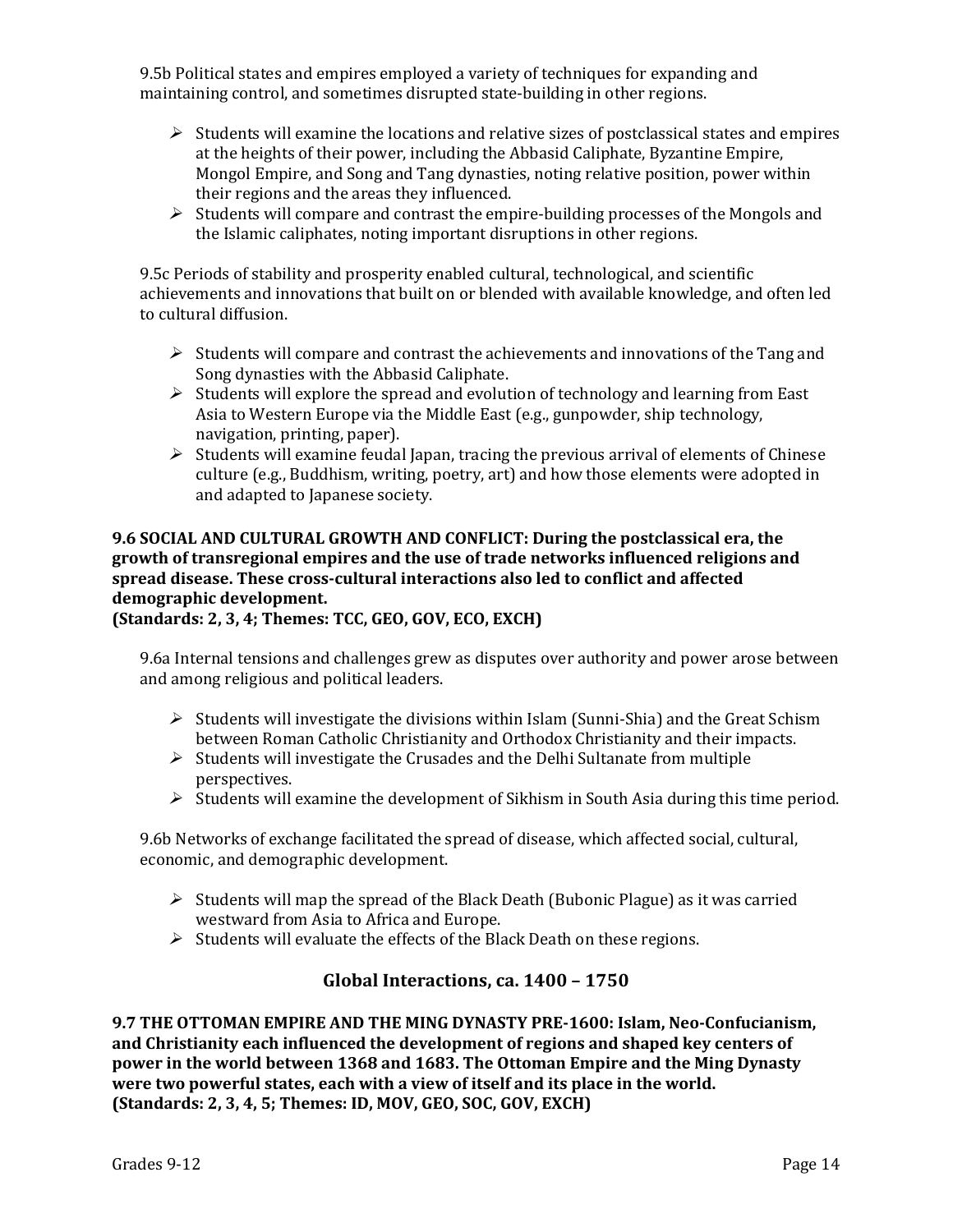9.7a Three belief systems influenced numerous, powerful states and empires across the Eastern Hemisphere.

- $\triangleright$  Students will map the extent of the Muslim, Neo-Confucian, and Christian realms and compare the relative size and power of these realms ca. 1400.
- $\triangleright$  Students will map the extent of the Ottoman Empire and the Ming Dynasty at the height of their power.

9.7b The dominant belief systems and the ethnic and religious compositions of the Ottoman Empire and the Ming Dynasty affected their social, political, and economic structures and organizations.

 $\triangleright$  Students will analyze how the ethnic and religious compositions of the Ottoman Empire and the Ming Dynasty were reflected in their political and societal organizations.

9.7c The Ottoman Empire and the Ming Dynasty had different views of the world and their place in it. Islam under the Ottoman Empire and Neo-Confucianism under the Ming Dynasty influenced the political, economic, military, and diplomatic interactions with others outside of their realm.

- $\triangleright$  Students will examine Ming interactions with European traders and Christian missionaries.
- $\triangleright$  Students will examine how the Ottomans interacted with Europeans noting the role of Suleiman the Magnificent.

### **9.8 AFRICA AND THE AMERICAS PRE-1600: The environment, trade networks, and belief systems influenced the development of complex societies and civilizations in Africa and the Americas ca. 1325–1600.**

**(Standards: 2, 3, 4, 5; Themes: ID, MOV, GEO, GOV, EXCH)**

9.8a Complex societies and civilizations continued to develop in Africa and the Americas. The environment, the availability of resources, and the use of trade networks shaped the growth of the Aztec, Inca, and Songhai empires and East African city-states. This growth also influenced their economies and relationships with others.

- $\triangleright$  Students will locate the extent of the Songhai and East African states in Africa and the Aztec and Incan empires in the Americas using an Atlantic Ocean-centered map. Students will examine the adaptations made to the environment by the Aztecs and Incas.
- $\triangleright$  Students will examine the relationships with neighboring peoples in the region considering warfare, tribute, and trade.
- $\triangleright$  Students will examine the influence of Islam on the growth of trade networks and power relations in the Songhai Empire and in East African city-states.

9.8b Local traditional religions influenced the development of complex societies and civilizations in Africa and the Americas ca. 1325–1600.

- $\triangleright$  Students will examine the role of nature and the traditional religious beliefs in the Americas and Africa (e.g., animism) during this period.
- $\triangleright$  Students will explore the relationships between religious beliefs and political power in the Aztec and Inca empires.

9.8c Complex societies and civilizations made unique cultural achievements and contributions.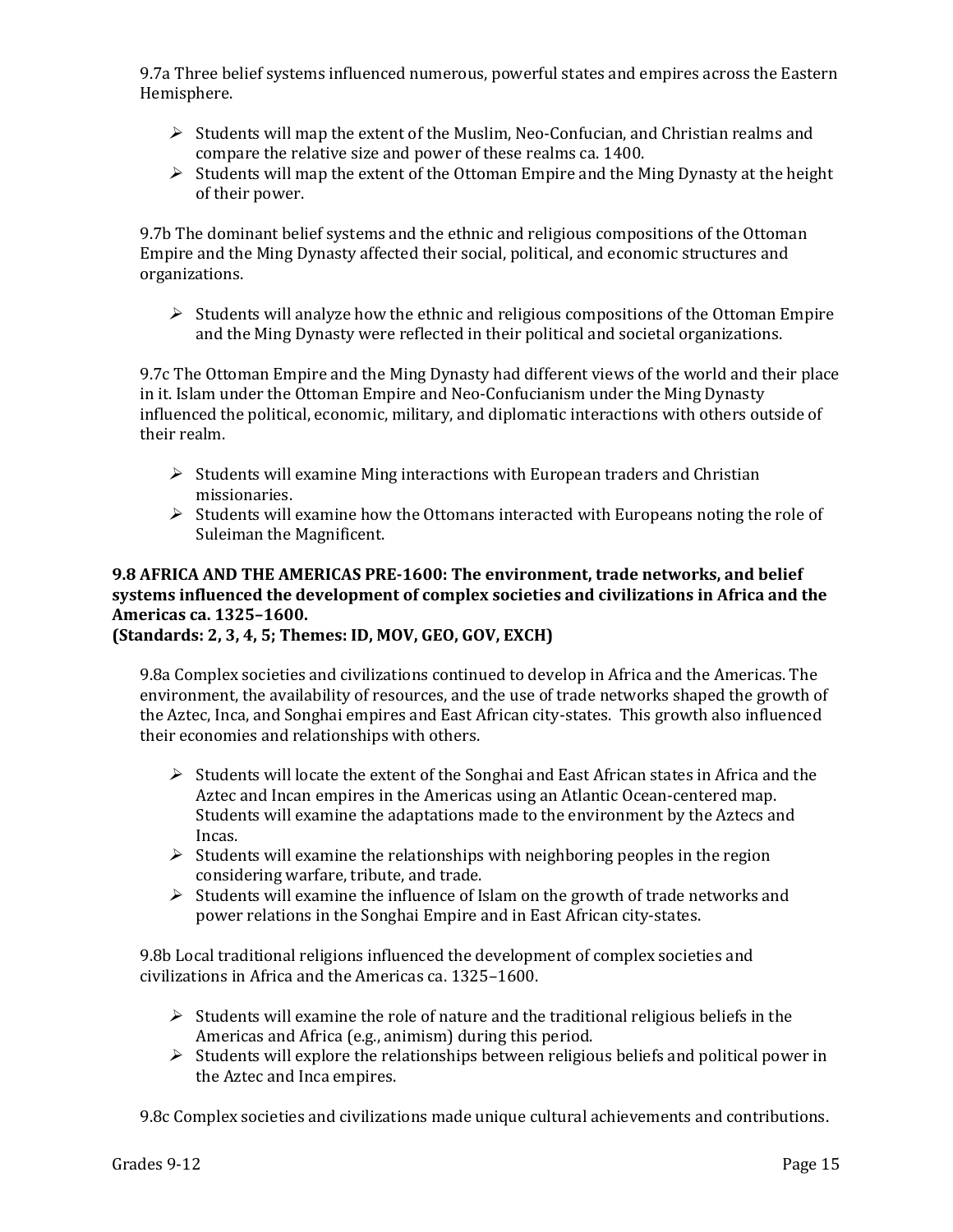$\triangleright$  Students will investigate the achievements and contributions of the Aztec, Inca, and Songhai empires.

**9.9 TRANSFORMATION OF WESTERN EUROPE AND RUSSIA: Western Europe and Russia transformed politically, economically, and culturally ca. 1400–1750. This transformation included state building, conflicts, shifts in power and authority, and new ways of understanding their world.** 

**(Standards: 2, 3, 5; Themes: ID, MOV, TCC, GOV, CIV, TECH, EXCH)**

9.9a The Renaissance was influenced by the diffusion of technology and ideas. The Islamic caliphates played an important role in this diffusion.

- $\triangleright$  Students will investigate technologies and ideas, including printing and paper, navigational tools, and mathematics and medical science that diffused to Europe, noting the role of the Islamic caliphates.
- $\triangleright$  Students will explore shifts in the Western European Medieval view of itself and the world as well as key Greco-Roman legacies that influenced Renaissance thinkers and artists.
- $\triangleright$  Students will examine political ideas developed during the Renaissance, including those of Machiavelli.

9.9b The Reformation challenged traditional religious authority, which prompted a counter reformation that led to a religiously fragmented Western Europe and political conflicts. This religious upheaval continued the marginalization of Jews in European society.

- $\triangleright$  Students will explore the roles of key individuals, including Martin Luther, John Calvin, Elizabeth I, and Ignatius Loyola, and the impacts that they had on the religious and political unity of Europe.
- $\triangleright$  Students will trace the discrimination against and persecution of Jews.

9.9c Absolutist governments emerged as Western European and Russian monarchs consolidated power and wealth.

- $\triangleright$  Students will investigate Russian efforts to remove Mongol and Islamic influence and to expand and transform their society.
- $\triangleright$  Students will investigate autocratic and absolutist rule by comparing and contrasting the reigns of Louis XIV and Peter the Great.

9.9d The development of the Scientific Revolution challenged traditional authorities and beliefs.

 $\triangleright$  Students will examine the Scientific Revolution, including the influence of Galileo and Newton.

9.9e The Enlightenment challenged views of political authority and how power and authority were conceptualized.

- $\triangleright$  Students will investigate the Enlightenment by comparing and contrasting the ideas expressed in *The Leviathan* and *The Second Treatise on Government*.
- $\triangleright$  Students will investigate the context and challenge to authority in the English Civil War and Glorious Revolution.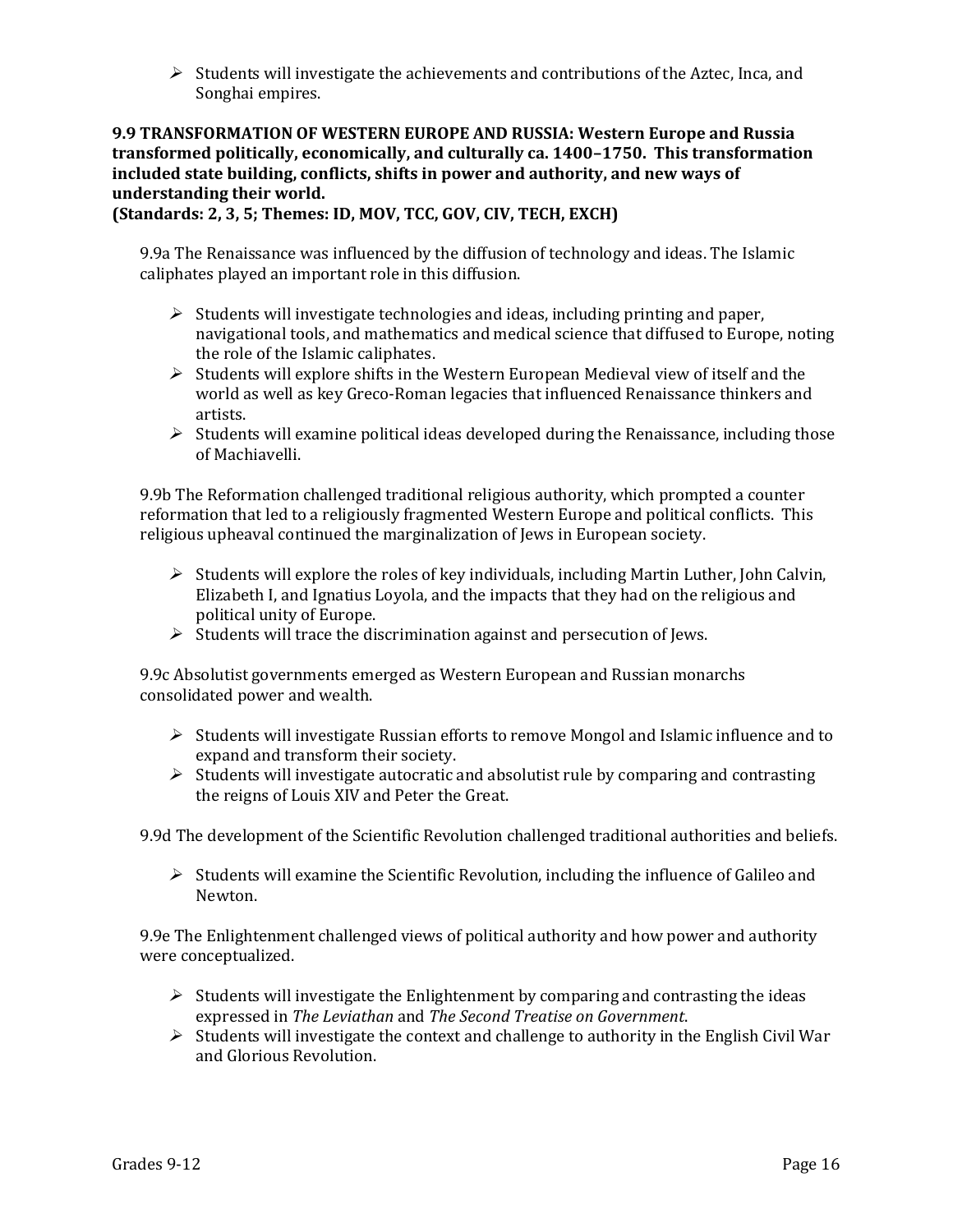**9.10 INTERACTIONS AND DISRUPTIONS: Efforts to reach the Indies resulted in the encounter between the people of Western Europe, Africa, and the Americas. This encounter led to a devastating impact on populations in the Americas, the rise of the transatlantic slave trade, and the reorientation of trade networks.**

**(Standards: 2, 3, 4; Themes: MOV, TCC, GEO, SOC, GOV, CIV, ECO, TECH, EXCH)**

9.10a Various motives, new knowledge, and technological innovations influenced exploration and the development of European transoceanic trade routes.

- $\triangleright$  Students will explore the relationship between knowledge and technological innovations, focusing on how knowledge of wind and current patterns, combined with technological innovations, influenced exploration and transoceanic travel.
- $\triangleright$  Students will trace major motivations for European interest in exploration and oceanic trade, including the influence of Isabella and Ferdinand.

9.10b Transatlantic exploration led to the Encounter, colonization of the Americas, and the Columbian exchange.

- $\triangleright$  Students will map the exchange of crops and animals and the spread of diseases across the world during the Columbian exchange.
- $\triangleright$  Students will investigate the population of the Americas before the Encounter and evaluate the impact of the arrival of the Europeans on the indigenous populations.
- $\triangleright$  Students will contrast the demographic impacts on Europe and China after the introduction of new crops with demographic effects on the Americas resulting from the Columbian exchange.

9.10c The decimation of indigenous populations in the Americas influenced the growth of the Atlantic slave trade. The trade of enslaved peoples resulted in exploitation, death, and the creation of wealth.

- $\triangleright$  Students will examine how the demand for labor, primarily for sugar cultivation and silver mining, influenced the growth of the trade of enslaved African peoples.
- $\triangleright$  Students will investigate European and African roles in the development of the slave trade, and investigate the conditions and treatment of enslaved Africans during the Middle Passage and in the Americas.

9.10d European colonization in the Americas and trade interactions with Africa led to instability, decline, and near destruction of once-stable political and cultural systems.

- $\triangleright$  Students will examine the political, economic, cultural, and geographic impacts of Spanish colonization on the Aztec and Inca societies.
- $\triangleright$  Students will investigate the different degrees of social and racial integration and assimilation that occurred under colonizing powers, laying the foundations for complex and varying social hierarchies in the Americas.
- $\triangleright$  Students will examine the social, political, and economic impact of the Atlantic slave trade on Africa, including the development of the kingdoms of the Ashanti and Dahomey.

9.10e The Eastern Hemisphere trade networks were disrupted by the European development of new transoceanic trade across the Indian, Pacific, and Atlantic Oceans. Shifts in global trade networks and the use of gunpowder had positive and negative effects on Asian and European empires.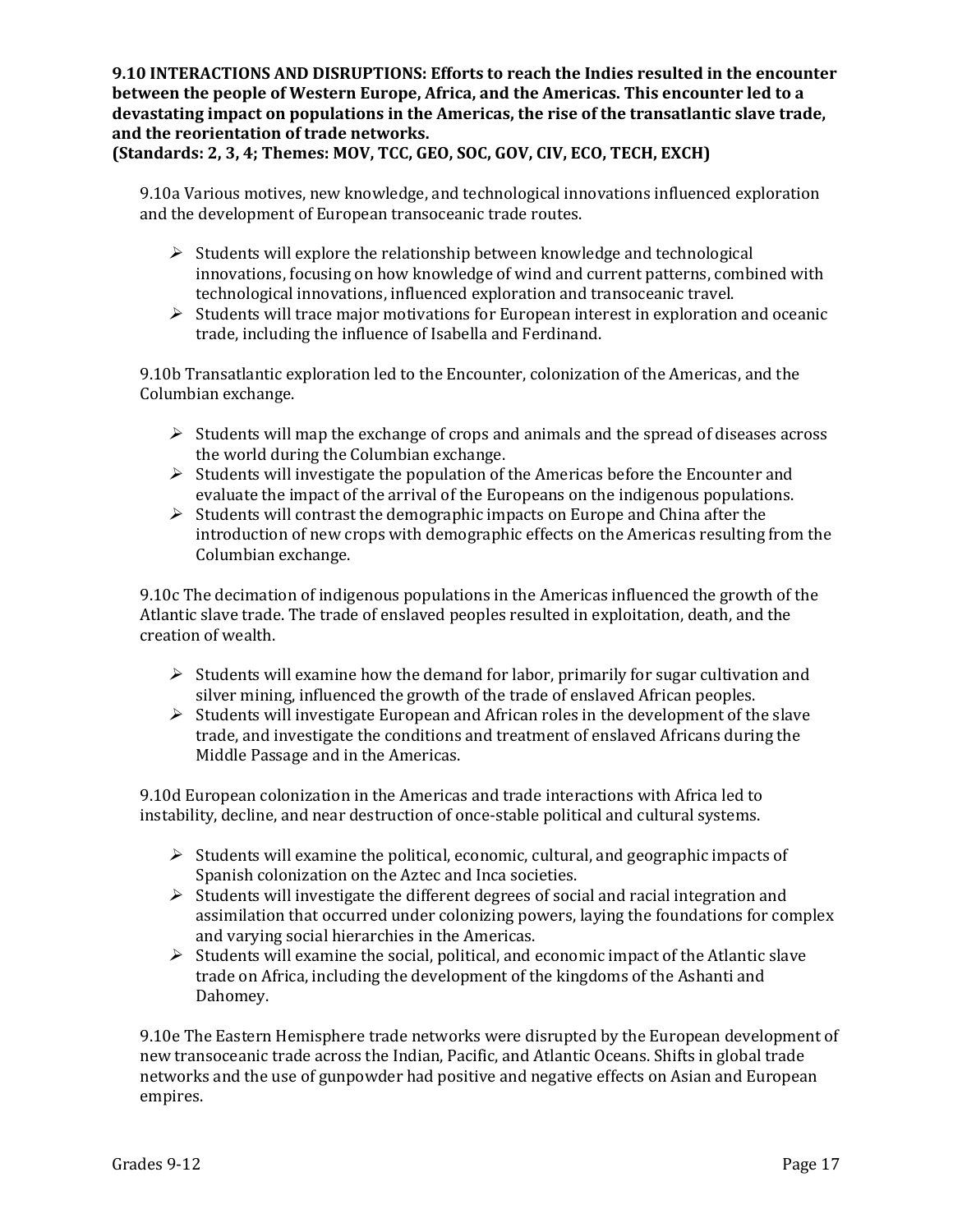- $\triangleright$  Students will explore how new transoceanic routes shifted trade networks (e.g., Indian Ocean, the Silk Road, Trans-Saharan) in the Eastern Hemisphere.
- $\triangleright$  Students will explore how shifts in the global trade networks and the use of gunpowder affected the Ottoman Empire.
- $\triangleright$  Students will examine the development of European maritime empires and mercantilism.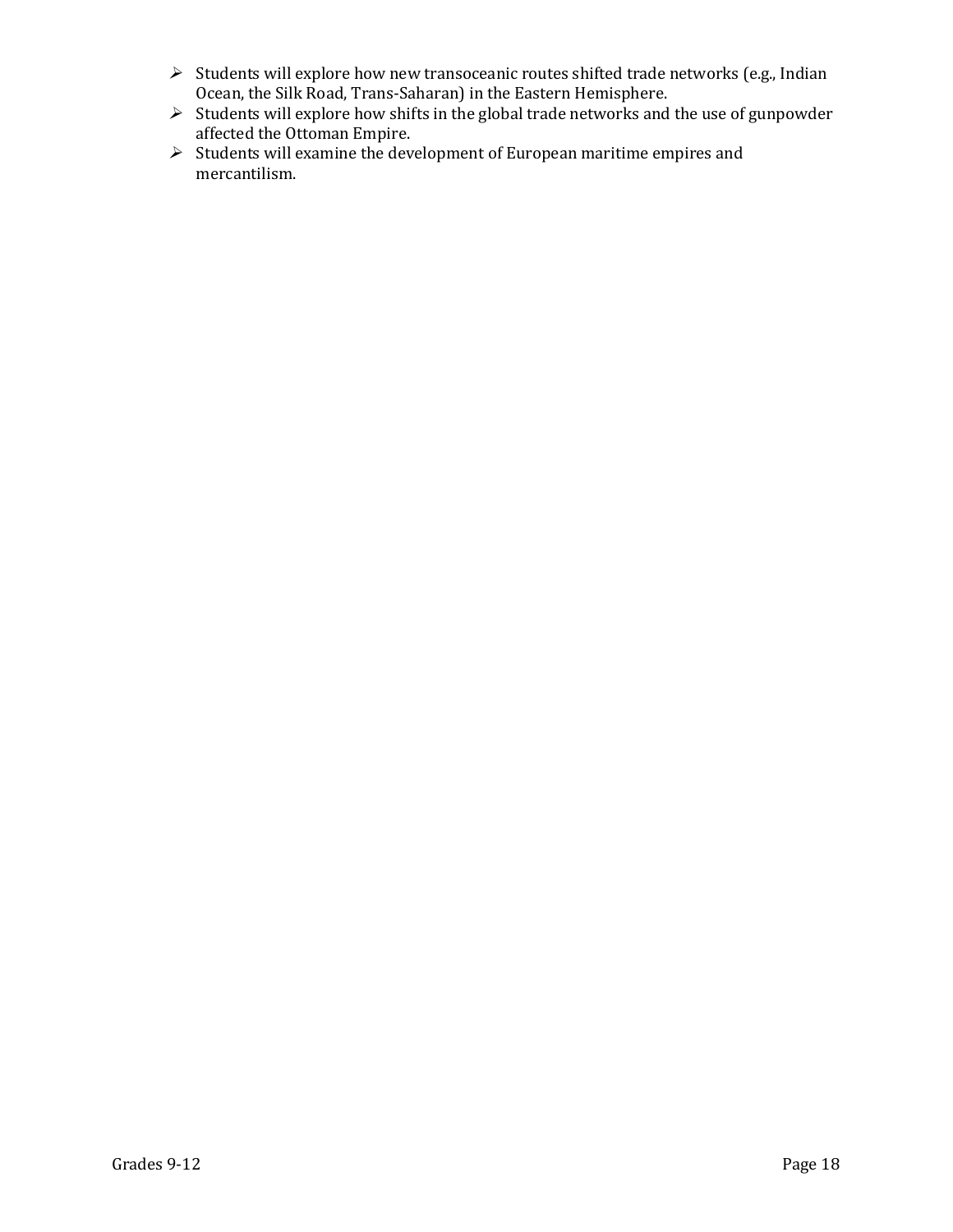### **Grade 10: Unifying Themes Aligned to Key Ideas**

<span id="page-19-0"></span>

|                |                                                                               | <b>Key</b><br><b>Ideas</b> | 10.1 | 10.2 | 10.3 | 10.4 | 10.5 | 10.6 | 10.7 | 10.8 | 10.9 | 10.10 |
|----------------|-------------------------------------------------------------------------------|----------------------------|------|------|------|------|------|------|------|------|------|-------|
|                | <b>Themes</b>                                                                 |                            |      |      |      |      |      |      |      |      |      |       |
| $\mathbf{1}$   | Individual<br>Development<br>and Cultural<br>Identity<br>(ID)                 |                            |      |      |      |      |      |      |      |      |      |       |
| $\overline{2}$ | Development,<br>Movement, and<br>Interaction of<br>Cultures<br>(MOV)          |                            |      |      |      |      |      |      |      |      |      |       |
| 3              | Time, Continuity,<br>and Change<br>(TCC)                                      |                            |      |      |      |      |      |      |      |      |      |       |
| $\overline{4}$ | Geography,<br>Humans, and the<br>Environment<br>(GEO)                         |                            |      |      |      |      |      |      |      |      |      |       |
| 5              | Development<br>and<br>Transformation<br>of Social<br>Structures<br>(SOC)      |                            |      |      |      |      |      |      |      |      |      |       |
| 6              | Power,<br>Authority, and<br>Governance<br>(GOV)                               |                            |      |      |      |      |      |      |      |      |      |       |
| 7              | Civic Ideals and<br>Practices<br>(CIV)                                        |                            |      |      |      |      |      |      |      |      |      |       |
| 8              | Creation,<br>Expansion, and<br>Interaction of<br>Economic<br>Systems<br>(ECO) |                            |      |      |      |      |      |      |      |      |      |       |
| 9              | Science,<br>Technology, and<br>Innovation<br>(TECH)                           |                            |      |      |      |      |      |      |      |      |      |       |
| 10             | Global<br>Connections and<br>Exchange<br>(EXCH)                               |                            |      |      |      |      |      |      |      |      |      |       |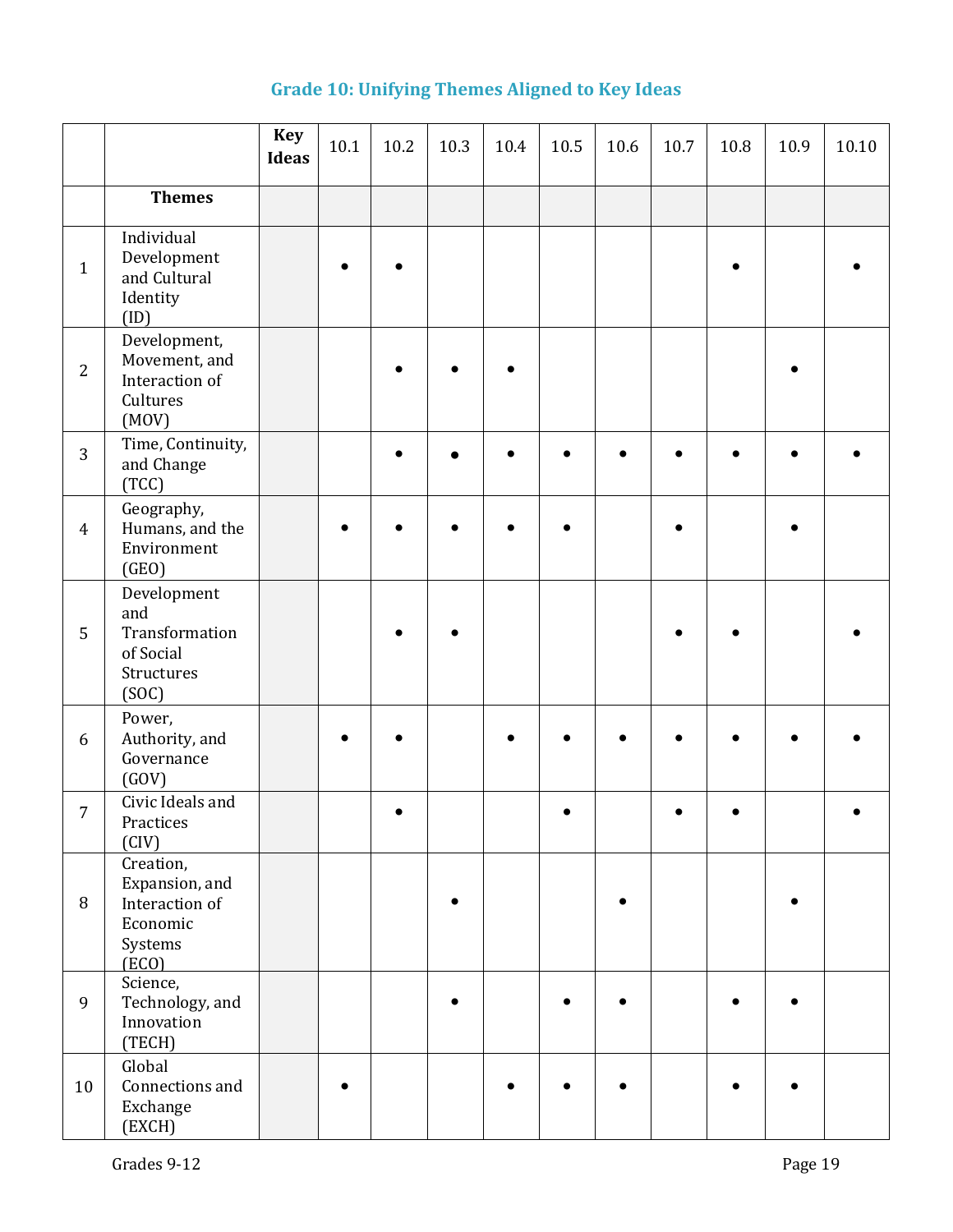### <span id="page-20-0"></span>**Grade 10: Global History and Geography II**

Grade 10 provides a snapshot of the world circa 1750. The course continues chronologically up to the present. Several concepts are woven throughout the course including industrialization, nationalism, imperialism, conflict, technology, and the interconnectedness of the world. The last three Key Ideas focus on global issues, applying a more thematic approach.

Teachers should note that some Key Ideas may require extra time and attention. For example, 10.1 The World in 1750 is a brief introduction and will not require as much time as other Key Ideas.

While the course emphasizes the importance of historical and spatial thinking, all of the social studies practices and standards are included in the study of global history and geography.

### **The World in 1750**

**10.1 THE WORLD in 1750: The world in 1750 was marked by powerful Eurasian states and empires, coastal African kingdoms, and growing European maritime empires. The interactions of these states, empires, and kingdoms disrupted regional trade networks and influenced the development of new global trade networks. (Standards: 2, 3, 5; Themes: ID, GEO, GOV, EXCH)**

10.1a Powerful Eurasian states and empires faced and responded to challenges ca. 1750.

- $\triangleright$  Students will compare and contrast the Mughal Empire and the Ottoman Empire in 1750 in terms of religious and ethnic tolerance, political organization, and commercial activity.
- $\triangleright$  Students will examine efforts to unify, stabilize, and centralize Japan under the rule of the Tokugawa Shogunate.
- $\triangleright$  Students will compare and contrast the Tokugawa Shogunate in Japan with France under the rule of the Bourbon Dynasty, looking at the role of Edo and Paris/Versailles, attempts to control the daimyo and nobles, and the development of bureaucracies.

10.1b Perceptions of outsiders and interactions with them varied across Eurasia.

- $\triangleright$  Students will compare and contrast the Tokugawa and Mughal responses to outsiders, with attention to the impacts of those decisions.
- $\triangleright$  Students will create a world map showing the extent of European maritime empires, the Russian Empire, the Ottoman Empire, Mughal Empire, China under the Qing Dynasty, Japan under the Tokugawa Shogunate, Ashanti, Benin, and Dahomey ca. 1750.
- $\triangleright$  Students will compare the size of these states, empires, and kingdoms relative to the power they wielded in their regions and in the world.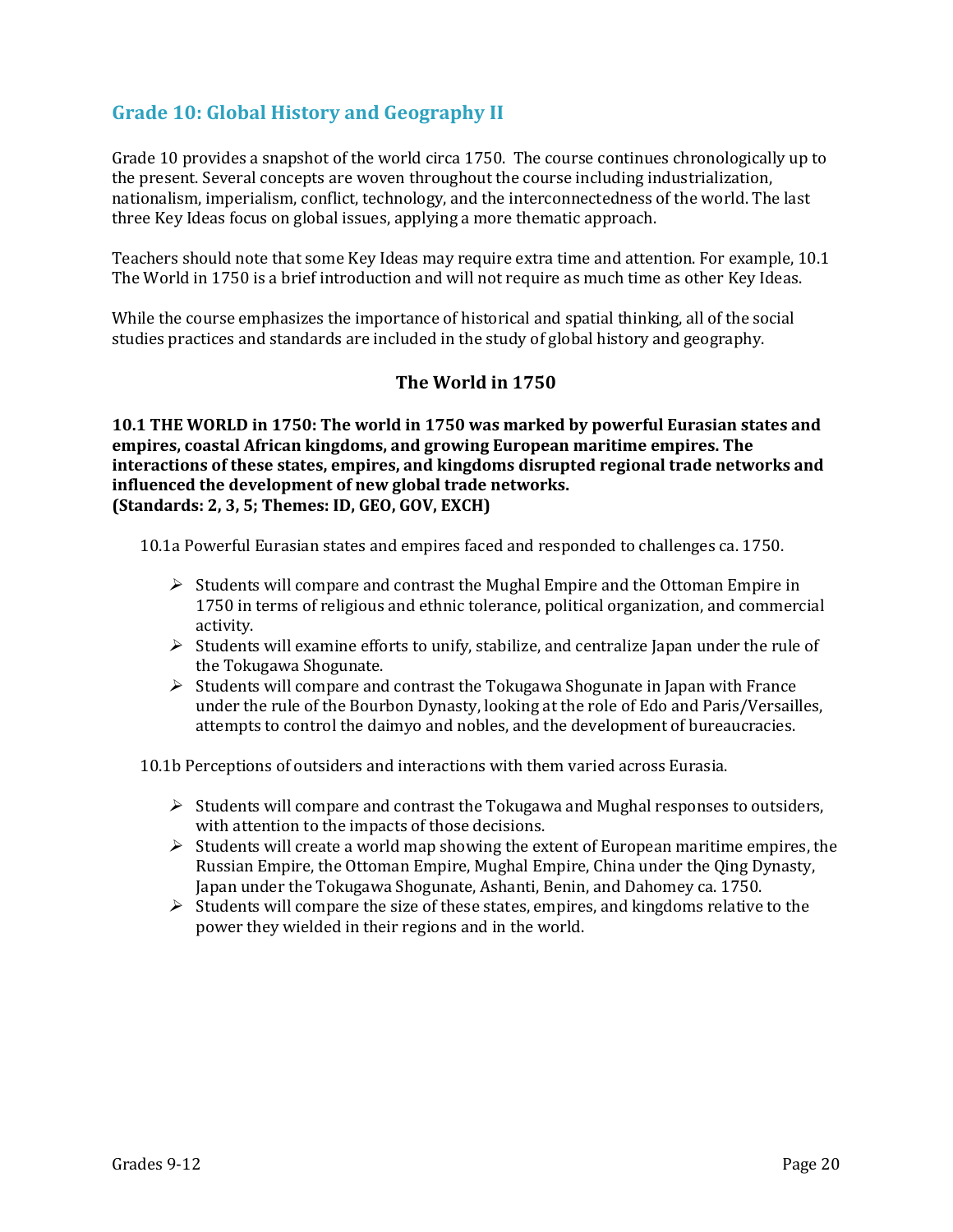### **1750–1914: An Age of Revolutions, Industrialization, and Empires**

**10.2: ENLIGHTENMENT, REVOLUTION, AND NATIONALISM: The Enlightenment called into question traditional beliefs and inspired widespread political, economic, and social change. This intellectual movement was used to challenge political authorities in Europe and colonial rule in the Americas. These ideals inspired political and social movements. (Standards: 2, 3, 5; Themes: MOV, TCC, GEO, SOC, GOV, CIV)**

10.2a Enlightenment thinkers developed political philosophies based on natural laws, which included the concepts of social contract, consent of the governed, and the rights of citizens.

 $\triangleright$  Students will examine at least three Enlightenment thinkers, including John Locke, Baron de Montesquieu, and Jean-Jacques Rousseau, and key ideas from their written works.

10.2b Individuals used Enlightenment ideals to challenge traditional beliefs and secure people's rights in reform movements, such as women's rights and abolition; some leaders may be considered enlightened despots.

- $\triangleright$  Students will explore the influence of Enlightenment ideals on issues of gender and abolition by examining the ideas of individuals such as Mary Wollstonecraft and William Wilberforce.
- $\triangleright$  Students will examine enlightened despots including Catherine the Great.

10.2c Individuals and groups drew upon principles of the Enlightenment to spread rebellions and call for revolutions in France and the Americas.

- $\triangleright$  Students will examine evidence related to the preconditions of the French Revolution and the course of the revolution, noting the roles of Olympe de Gouges, Maximilien Robespierre, and Napoleon Bonaparte.
- $\triangleright$  Students will examine the evidence related to the impacts of the French Revolution on resistance and revolutionary movements, noting the roles of Toussaint L'Ouverture and Simon Bolivar.

10.2d Cultural identity and nationalism inspired political movements that attempted to unify people into new nation-states and posed challenges to multinational states.

 $\triangleright$  Students will investigate the role of cultural identity and nationalism in the unification of Italy and Germany and in the dissolution of the Ottoman and Austrian Empires.

### **10.3 CAUSES AND EFFECTS OF THE INDUSTRIAL REVOLUTION: Innovations in agriculture, production, and transportation led to the Industrial Revolution, which originated in Western Europe and spread over time to Japan and other regions. This led to major population shifts and transformed economic and social systems. (Standard: 2, 3, 4; Themes: MOV, TCC, GEO, SOC, ECO, TECH)**

10.3a Agricultural innovations and technologies enabled people to alter their environment, allowing them to increase and support farming on a large scale.

 $\triangleright$  Students will examine the agricultural revolution in Great Britain.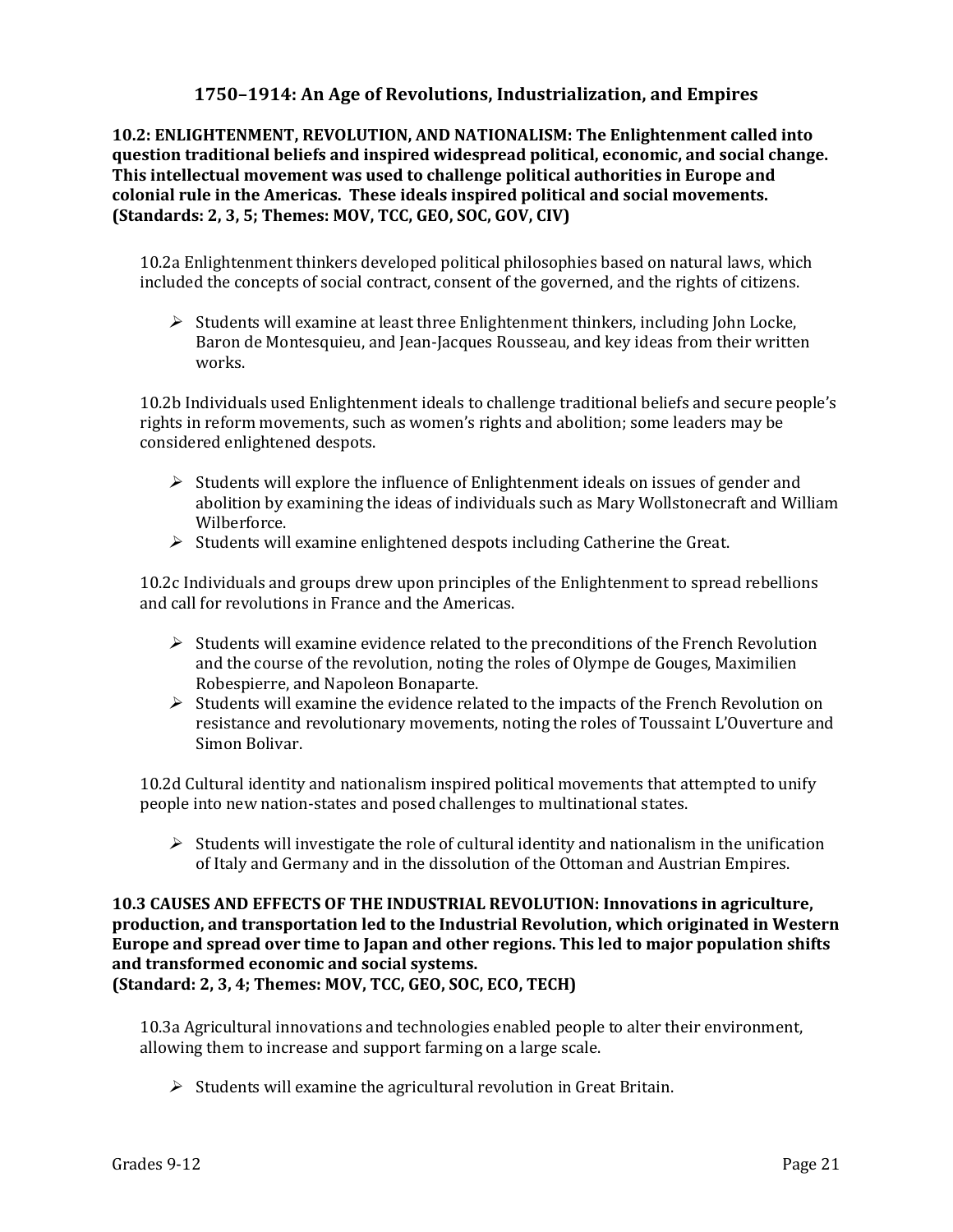10.3b Factors including new economic theories and practices, new sources of energy, and technological innovations influenced the development of new communication and transportation systems and new methods of production. These developments had numerous effects.

- $\triangleright$  Students will analyze the factors and conditions needed to industrialize and to expand industrial production, as well as shifts in economic practices.
- ¾ Students will examine the economic theory presented in *The Wealth of Nations*.
- $\triangleright$  Students will examine changes and innovations in energy, technology, communication, and transportation that enabled industrialization.

10.3c Shifts in population from rural to urban areas led to social changes in class structure, family structure, and the daily lives of people.

 $\triangleright$  Students will investigate the social, political, and economic impacts of industrialization in Victorian England and Meiji Japan and compare and contrast them.

10.3d Social and political reform, as well as new ideologies, developed in response to industrial growth.

- $\triangleright$  Students will investigate suffrage, education, and labor reforms, as well as ideologies such as Marxism, that were intended to transform society.
- $\triangleright$  Students will examine the Irish potato famine within the context of the British agricultural revolution and Industrial Revolution.

### **10.4 IMPERIALISM: Western European interactions with Africa and Asia shifted from limited regional contacts along the coast to greater influence and connections throughout these regions. Competing industrialized states sought to control and transport raw materials and create new markets across the world.**

**(Standards: 2, 3, 4; Themes: MOV, TCC, GEO, GOV, EXCH)**

10.4a European industrialized states and Japan sought to play a dominant role in the world and to control natural resources for political, economic, and cultural reasons.

- $\triangleright$  Students will explore imperialism from a variety of perspectives such as those of missionaries, indigenous peoples, women, merchants/business people, and government officials.
- $\triangleright$  Students will trace how imperial powers politically and economically controlled territories and people, including direct and indirect rule in Africa (South Africa, Congo, and one other territory), India, Indochina, and spheres of influence in China.

10.4b Those who faced being colonized engaged in varying forms of resistance and adaptation to colonial rule with varying degrees of success.

- $\triangleright$  Students will investigate one example of resistance in Africa (Zulu, Ethiopia, or Southern Egypt/Sudan) and one in China (Taiping Rebellion or Boxer Rebellion and the role of Empress Dowager CiXi).
- $\triangleright$  Students will investigate how Japan reacted to the threat of Western imperialism in Asia.

10.4c International conflicts developed as imperial powers competed for control. Claims over land often resulted in borders being shifted on political maps, often with little regard for traditional cultures and commerce (e.g., Berlin Conference).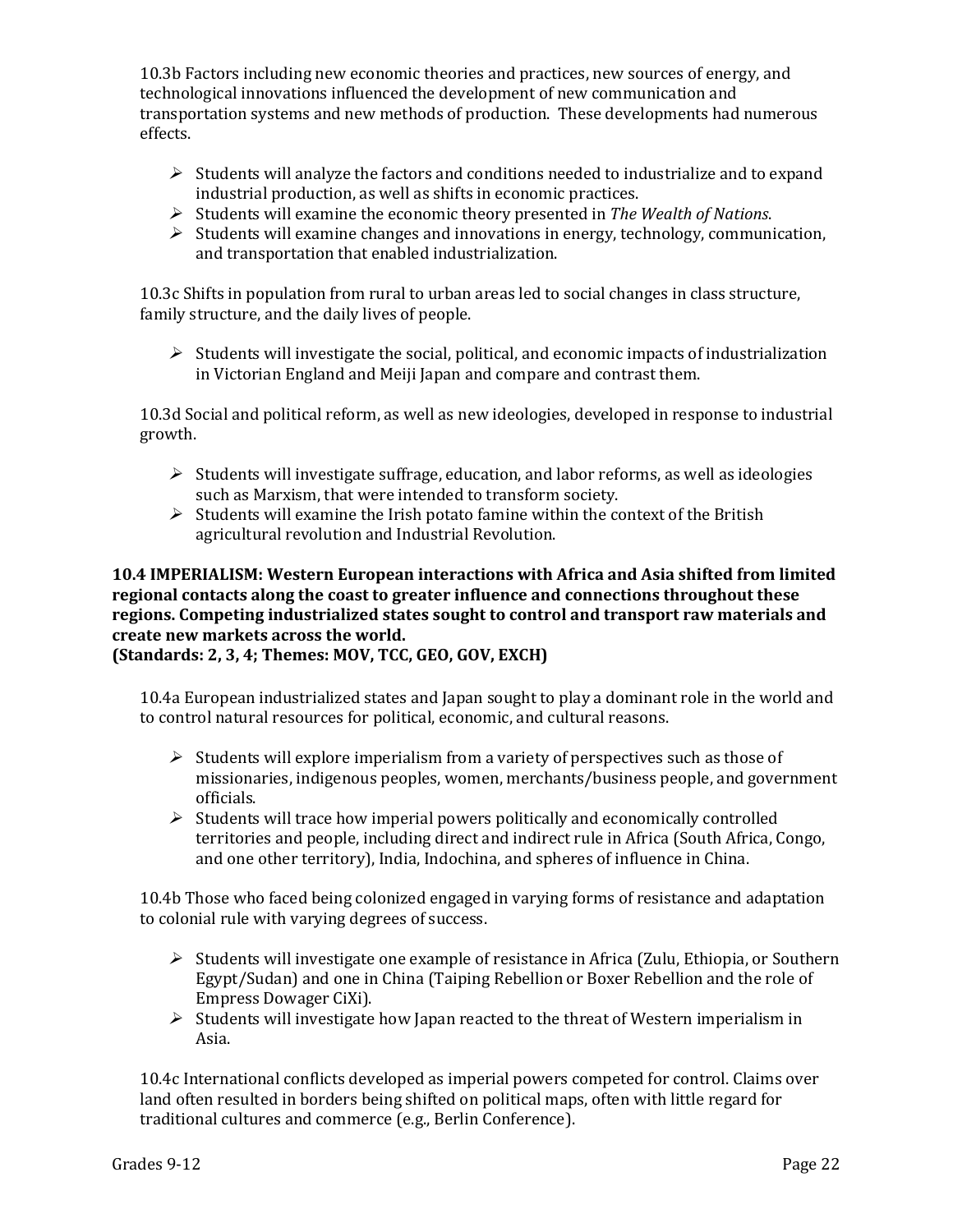$\triangleright$  Students will compare and contrast maps of Africa from ca. 1800 and ca. 1914, noting the changes and continuities of ethnic groups and regions, African states, and European claims.

### **1914–Present: Crisis and Achievement in the 20th Century**

### **10.5 UNRESOLVED GLOBAL CONFLICT (1914–1945): World War I and World War II led to geopolitical changes, human and environmental devastation, and attempts to bring stability and peace.**

**(Standards: 2, 3, 4, 5; Themes: TCC, GEO, GOV, CIV, TECH, EXCH)**

10.5a International competition, fueled by nationalism, imperialism, and militarism along with shifts in the balance of power and alliances, led to world wars.

 $\triangleright$  Students will compare and contrast long- and short-term causes and effects of World War I and World War II.

10.5b Technological developments increased the extent of damage and casualties in both World War I and World War II.

 $\triangleright$  Students will compare and contrast the technologies utilized in both World War I and World War II, noting the human and environmental devastation.

10.5c The devastation of the world wars and use of total war led people to explore ways to prevent future world wars.

 $\triangleright$  Students will examine international efforts to work together to build stability and peace, including Wilson's Fourteen Points, the Treaty of Versailles, the League of Nations, and the United Nations.

10.5d Nationalism and ideology played a significant role in shaping the period between the world wars.

- $\triangleright$  Students will examine the Russian Revolution and the development of Soviet ideology and nationalism under Lenin and Stalin.
- $\triangleright$  Students will examine the role of nationalism and the development of the National Socialist state under Hitler in Germany.
- $\triangleright$  Students will examine the role of nationalism and militarism in Japan.
- $\triangleright$  Students will investigate the causes of the Great Depression and its influence on the rise of totalitarian dictators and determine the common characteristics of these dictators.

10.5e Human atrocities and mass murders occurred in this time period.

 $\triangleright$  Students will examine the atrocities against the Armenians; examine the Ukrainian Holodomor, and examine the Holocaust.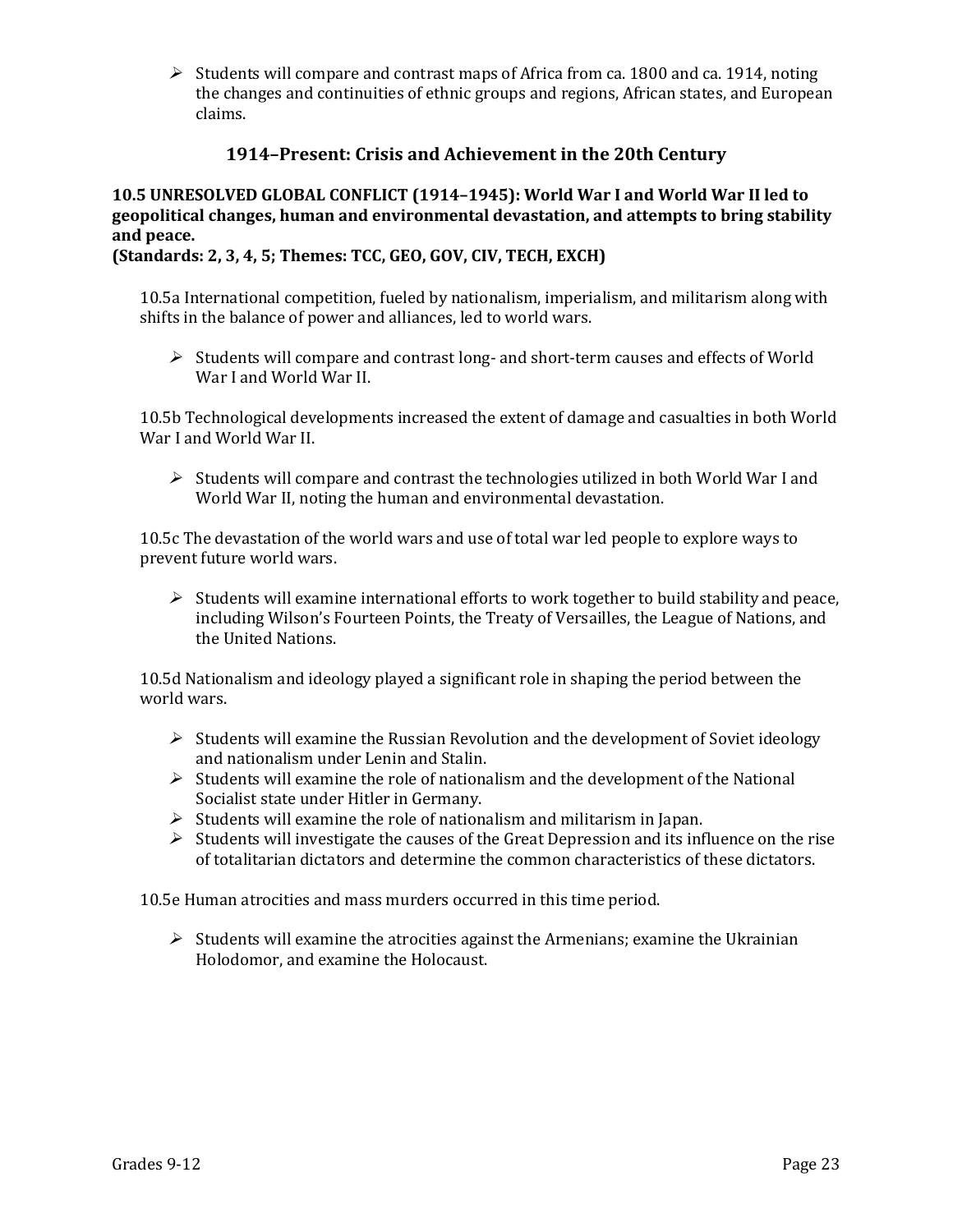### **10.6 UNRESOLVED GLOBAL CONFLICT (1945–1991: THE COLD WAR): The second half of the 20th century was shaped by the Cold War, a legacy of World War II. The United States and the Soviet Union emerged as global superpowers engaged in ideological, political, economic, and military competition.**

### **(Standards: 2, 3, 4, 5; Themes: TCC, GOV, ECO, TECH, EXCH)**

10.6a The Cold War originated from tensions near the end of World War II as plans for peace were made and implemented. The Cold War was characterized by competition for power and ideological differences between the United States and the Soviet Union.

 $\triangleright$  Students will compare and contrast how peace was conceived at Yalta and Potsdam with what happened in Europe in the four years after World War II (i.e., Soviet occupation of Eastern Europe, Truman Doctrine, Berlin blockade, NATO).

10.6b The Cold War was a period of confrontations and attempts at peaceful coexistence.

- $\triangleright$  Students will investigate the efforts to expand and contain communism in Cuba, Vietnam, and Afghanistan from multiple perspectives.
- $\triangleright$  Students will examine the new military alliances, nuclear proliferation, and the rise of the military-industrial complex.
- $\triangleright$  Students will examine the reasons countries such as Egypt and India chose nonalignment.
- $\triangleright$  Students will explore the era of détente from both American and Soviet perspectives.

10.6c The end of the Cold War and the collapse of the communist bloc in Europe had a global impact.

- $\triangleright$  Students will investigate the political reforms of glasnost and economic reforms of perestroika.
- $\triangleright$  Students will examine the impacts of those reforms within the Soviet Union, on the Soviet communist bloc, and in the world.

**10.7 DECOLONIZATION AND NATIONALISM (1900–2000): Nationalist and decolonization movements employed a variety of methods, including nonviolent resistance and armed struggle. Tensions and conflicts often continued after independence as new challenges arose.**

**(Standards: 2, 3, 4, 5; Themes: TCC, GEO, SOC, GOV, CIV,)**

10.7a Independence movements in India and Indochina developed in response to European control.

- $\triangleright$  Students will explore Gandhi's nonviolent nationalist movement and nationalist efforts led by the Muslim League aimed at the masses that resulted in a British-partitioned subcontinent.
- $\triangleright$  Students will compare and contrast the ideologies and methodologies of Gandhi and Ho Chi Minh as nationalist leaders.

10.7b African independence movements gained strength as European states struggled economically after World War II. European efforts to limit African nationalist movements were often unsuccessful.

 $\triangleright$  Students will explore at least two of these three African independence movements: Ghana, Algeria, Kenya.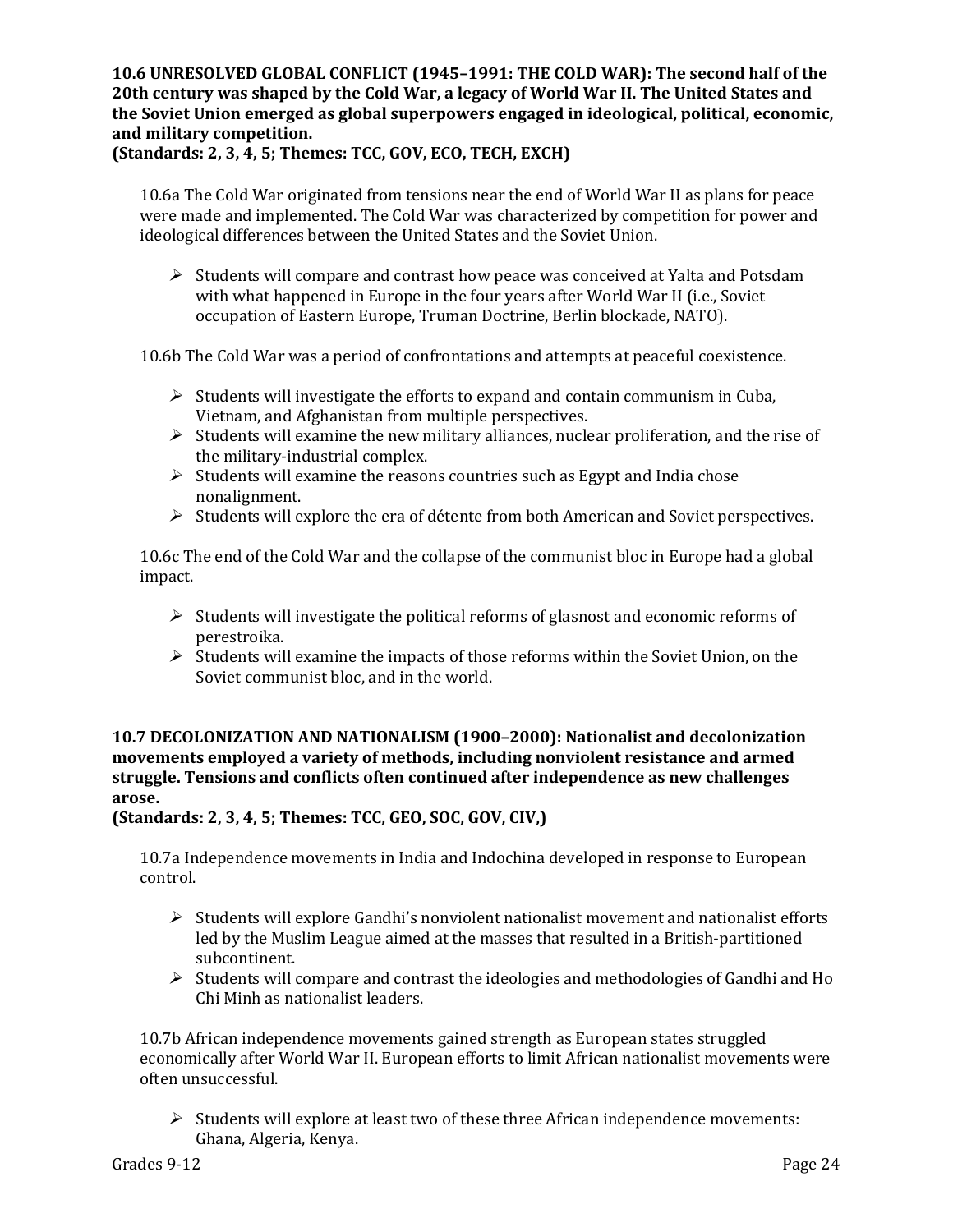10.7c Nationalism in the Middle East was often influenced by factors such as religious beliefs and secularism.

- $\triangleright$  Students will investigate Zionism, the mandates created at the end of World War I, and Arab nationalism.
- $\triangleright$  Students will examine the creation of the State of Israel and the Arab-Israeli conflict.

10.7d Nationalism in China influenced the removal of the imperial regime, led to numerous conflicts, and resulted in the formation of the communist People's Republic of China.

- $\triangleright$  Students will trace the Chinese Civil War, including the role of warlords, nationalists, communists, and the world wars that resulted in the division of China into a communistrun People's Republic of China and a nationalist-run Taiwan.
- $\triangleright$  Students will investigate political, economic, and social policies under Mao Zedong and Deng Xiaoping and compare and contrast these policies.

### **Contemporary Issues**

### **10.8 TENSIONS BETWEEN TRADITIONAL CULTURES AND MODERNIZATION: Tensions exist between traditional cultures and agents of modernization. Reactions for and against modernization depend on perspective and context. (Standards: 2, 3, 4, 5; Themes: ID, TCC, SOC, GOV, CIV, TECH)**

10.8a Cultures and countries experience and view modernization differently. For some, it is a change from a traditional rural, agrarian condition to a secular, urban, industrial condition. Some see modernization as a potential threat and others as an opportunity to be met.

 $\triangleright$  Students will investigate the extent to which urbanization and industrialization have modified the roles of social institutions such as family, religion, education, and government by examining one case study in each of these regions: Africa (e.g., Zimbabwe, Kenya, Nigeria, Sierra Leone), Latin America (e.g., Brazil, Argentina, Chile, Mexico), and Asia (e.g., China, India, Indonesia, South Korea).

10.8b Tensions between agents of modernization and traditional cultures have resulted in ongoing debates within affected societies regarding social norms, gender roles, and the role of authorities and institutions.

- $\triangleright$  Students will investigate, compare, and contrast tensions between modernization and traditional culture in Turkey under the rule of Kemal Atatürk and in Iran under the Pahlavis and the Ayatollahs.
- $\triangleright$  Students will explore how changes in technology, such as communication and transportation, have affected interactions between people and those in authority (e.g., efforts to affect change in government policy, engage people in the political process including use of social media, control access to information, and use terrorism as a tactic).

**10.9 GLOBALIZATION AND A CHANGING GLOBAL ENVIRONMENT (1990–PRESENT): Technological changes have resulted in a more interconnected world, affecting economic and political relations and in some cases leading to conflict and in others to efforts to cooperate. Globalization and population pressures have led to strains on the environment. (Standards: 2, 3, 4, 5; Themes: MOV, TCC, GEO, GOV, ECO, TECH, EXCH)**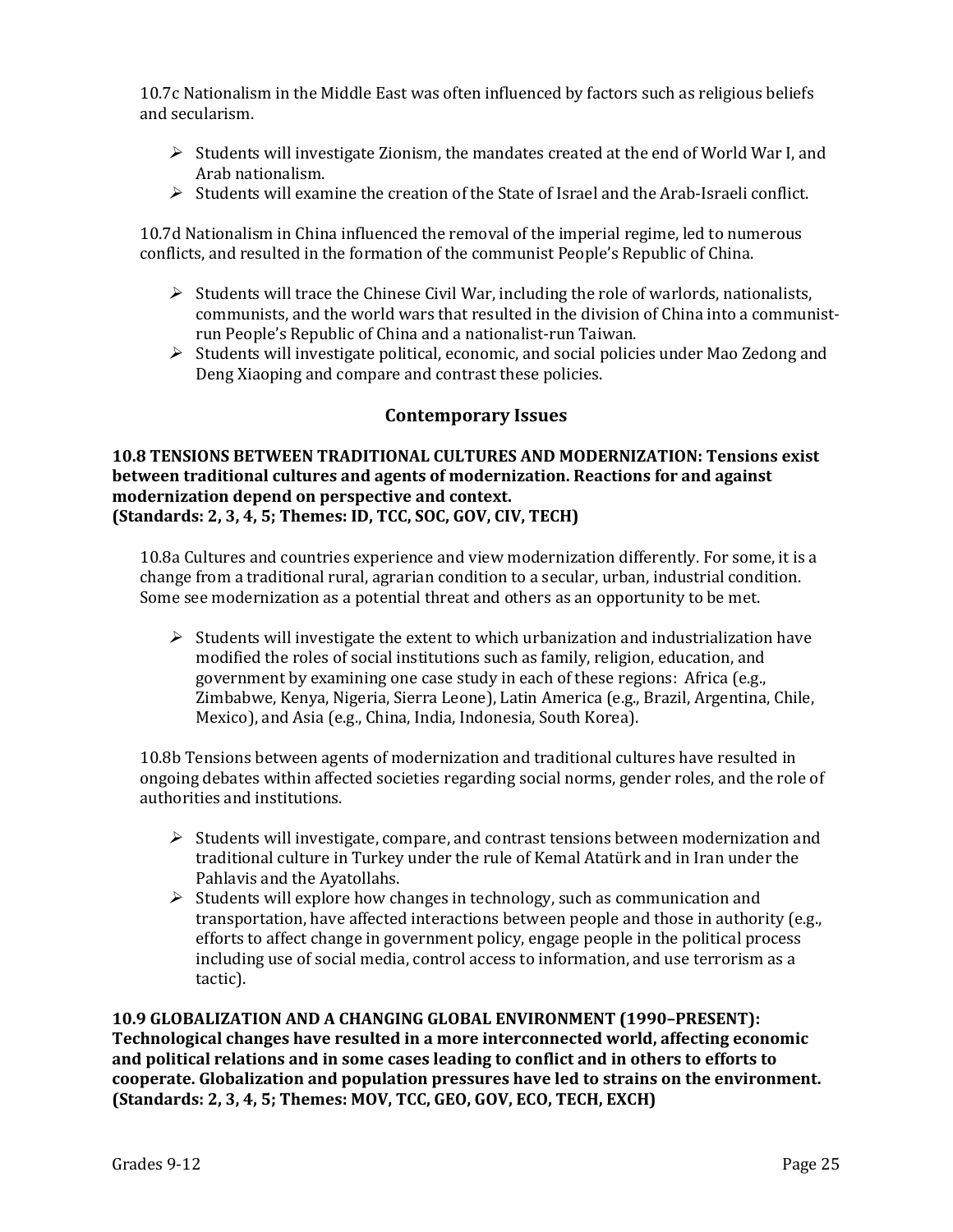10.9a Technological changes in communication and transportation systems allow for instantaneous interconnections and new networks of exchange between people and places that have lessened the effects of time and distance.

- $\triangleright$  Students will explore how information is accessed, exchanged, and controlled and how business is conducted in light of changing technology.
- $\triangleright$  Students will investigate the causes and effects of, and responses to, one infectious disease (e.g., malaria, HIV/AIDS).

10.9b Globalization is contentious, supported by some and criticized by others.

- $\triangleright$  Students will compare and contrast arguments supporting and criticizing globalization by examining concerns including:
	- free market, export-oriented economies vs. localized, sustainable activities
	- development of a mixed economy in China and China's role in the global economy
	- multinational corporations and cartels (e.g., Organization of Petroleum Exporting Countries)
	- roles of the World Trade Organization, the World Bank, the International Monetary Fund, and microfinance institutions
	- economic growth and economic downturns (e.g., recession, depression) on a national and a global scale
	- economic development and inequality (e.g., access to water, food, education, health care, energy)
	- migration and labor
	- ethnic diversity vs. homogenization (e.g., shopping malls, fast food franchises, language, popular culture)

10.9c Population pressures, industrialization, and urbanization have increased demands for limited natural resources and food resources, often straining the environment.

- $\triangleright$  Students will examine how the world's population is growing exponentially for numerous reasons and how it is not evenly distributed.
- $\triangleright$  Students will explore efforts to increase and intensify food production through industrial agriculture (e.g., Green Revolutions, use of fertilizers and pesticides, irrigation, and genetic modifications).
- $\triangleright$  Students will examine strains on the environment, such as threats to wildlife and degradation of the physical environment (i.e., desertification, deforestation and pollution) due to population growth, industrialization, and urbanization.

10.9d Globalization has created new possibilities for international cooperation and for international conflict.

- $\triangleright$  Students will examine the roles of the United Nations (UN), North Atlantic Treaty Organization (NATO), the European Union, nongovernmental organizations (NGOs), and efforts to build coalitions to promote international cooperation to address conflicts and issues. They will also examine the extent to which these efforts were successful.
- $\triangleright$  Students will investigate one organization and one international action that sought to provide solutions to environmental issues, including the Kyoto Protocol.
- $\triangleright$  Students will examine threats to global security, such as international trade in weapons (e.g., chemical, biological, and nuclear), nuclear proliferation, cyber war, and terrorism, including a discussion of the events of September 11, 2001.